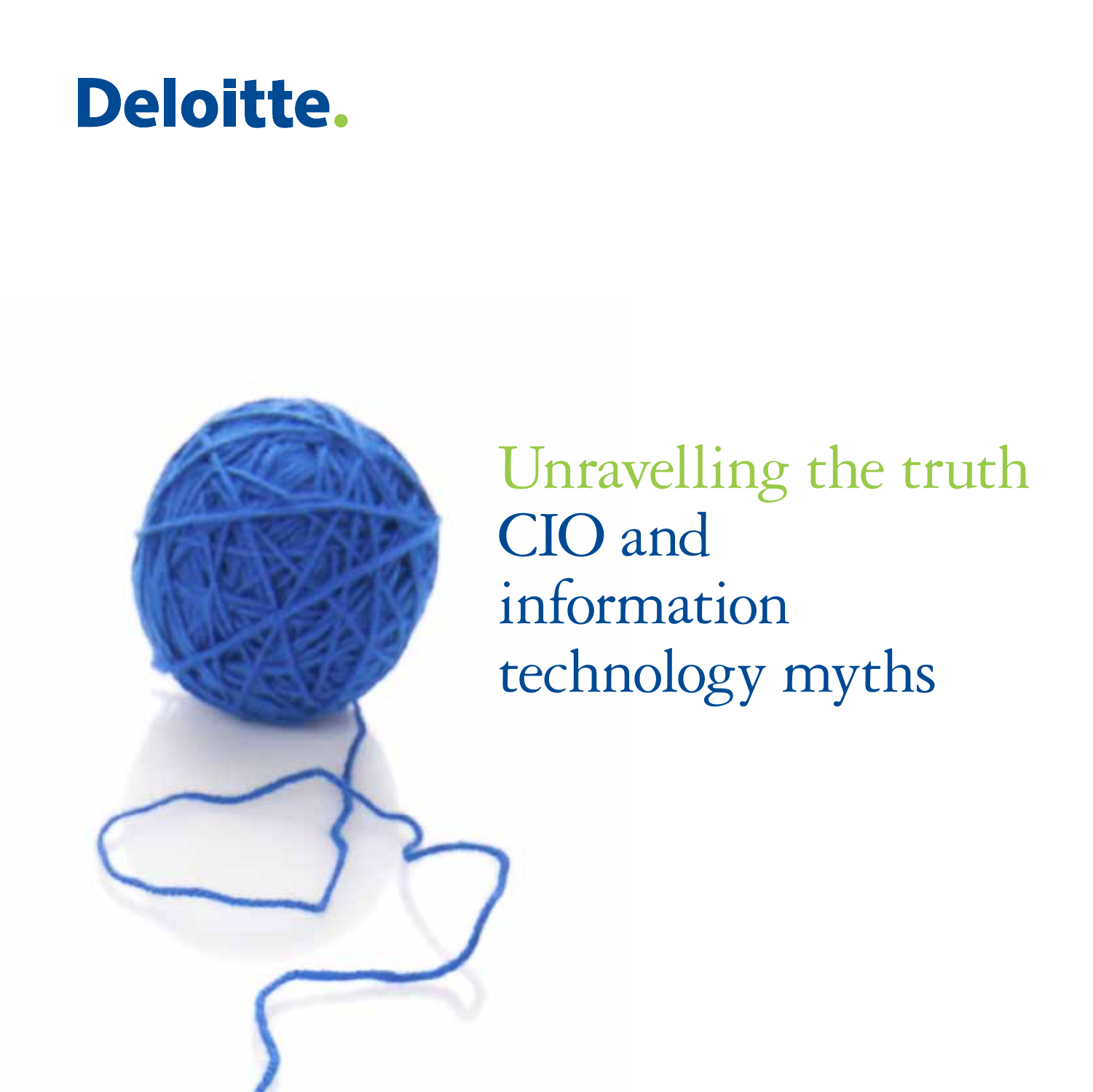Good CIOs are chief technologists IT strategy follows business strategy Enterprise architecture is driven by IT for IT IT costs too much IT doesn't create value IT should set priorities and make decisions about IT investment It is impossible to measure IT development team delivery performance The war for IT talent poses a serious threat Outsourcing is a quick fix Big systems transformations always fail 2  $3 \overline{\smash{\mathsf{E}}\ }$  enterprise ar  $\begin{bmatrix} 5 \end{bmatrix}$  IT should set priorities 7  $8<sup>The wa</sup>$ 10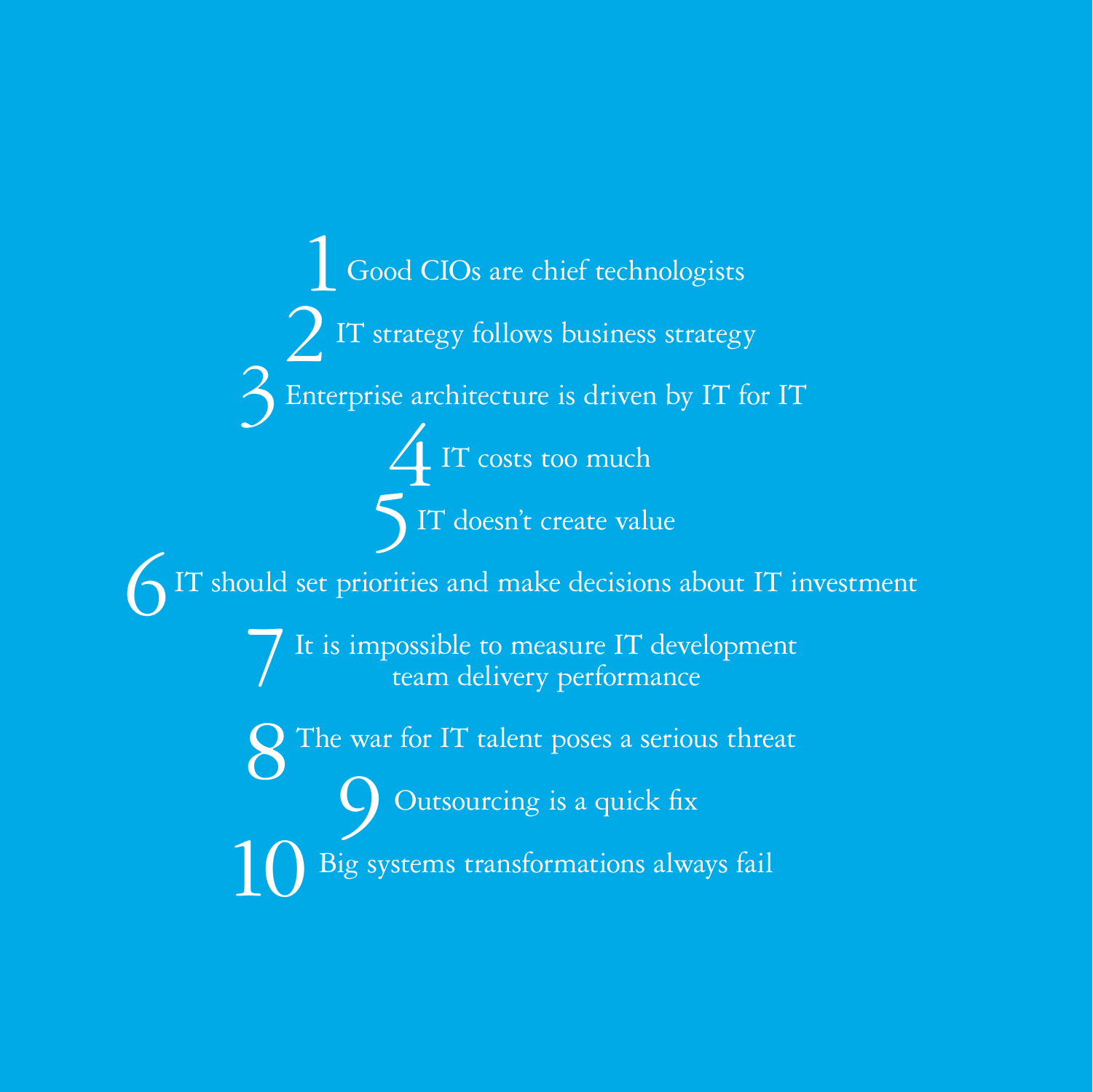### Introduction

Do you believe that Chief Information Officers need to be strong technologists to be effective? That information technology costs too much? Or that outsourcing is a quick fix? And that large system implementations always fail? If you do, you are not alone. But today such entrenched perceptions may mean missing the real IT value for your business.

Experience shows that while these views have held true for some 30 years, holding on to them today means that businesses will miss opportunities to create and extract real value from IT investment.

Value from IT results from strategic IT planning underpinned by enterprise architecture, a business-aligned IT portfolio, and businessfocused IT performance.

Such value can only be achieved by business and IT working together to make decisions which align business and IT strategy. And not if you hold on to some of the ten commonly held CIO and IT myths.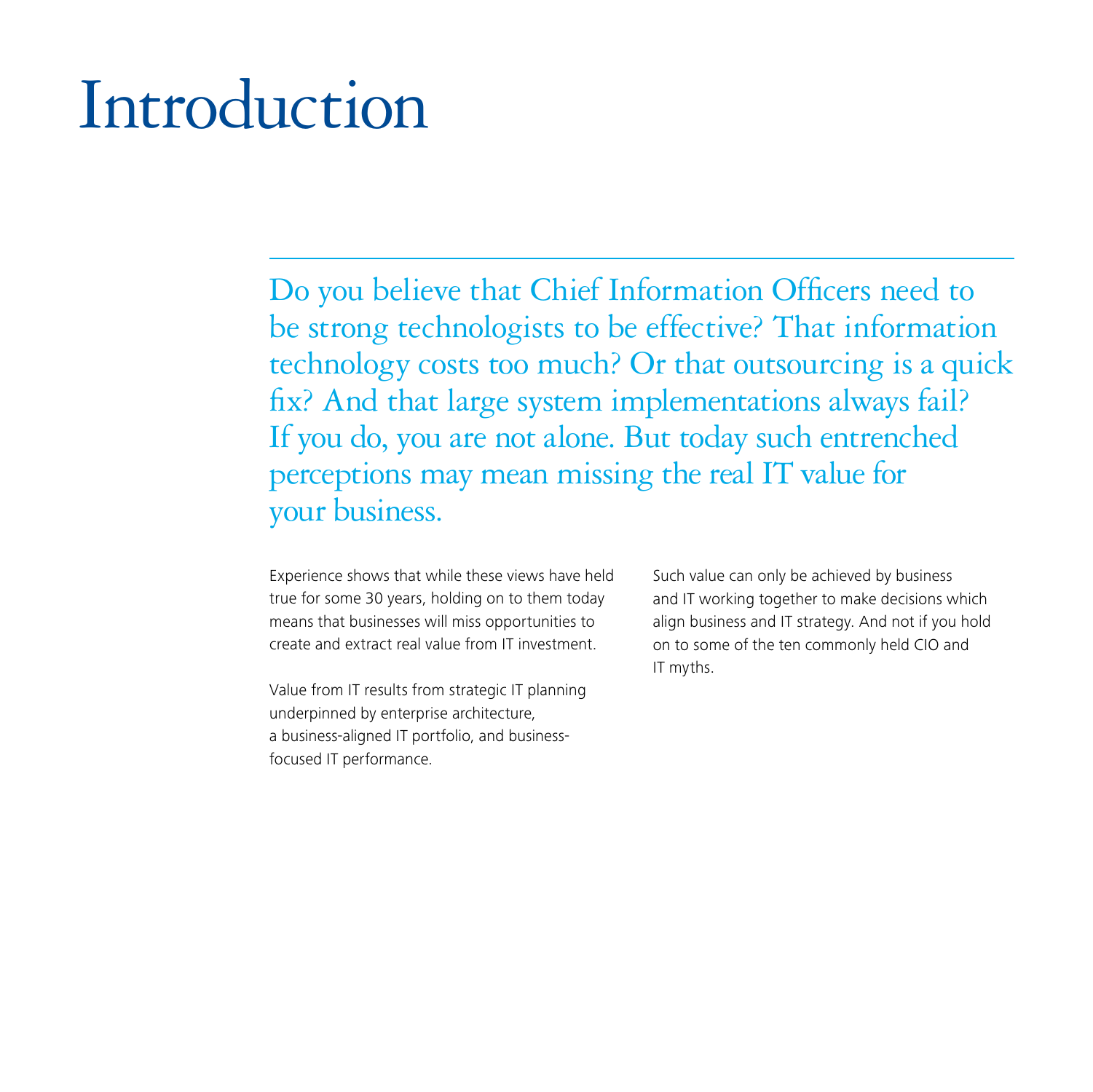# 1964 Good CIOs are chief technologi chief technologists

Reality: Good CIOs are business leaders managing a complex technology services business to deliver value to the organization.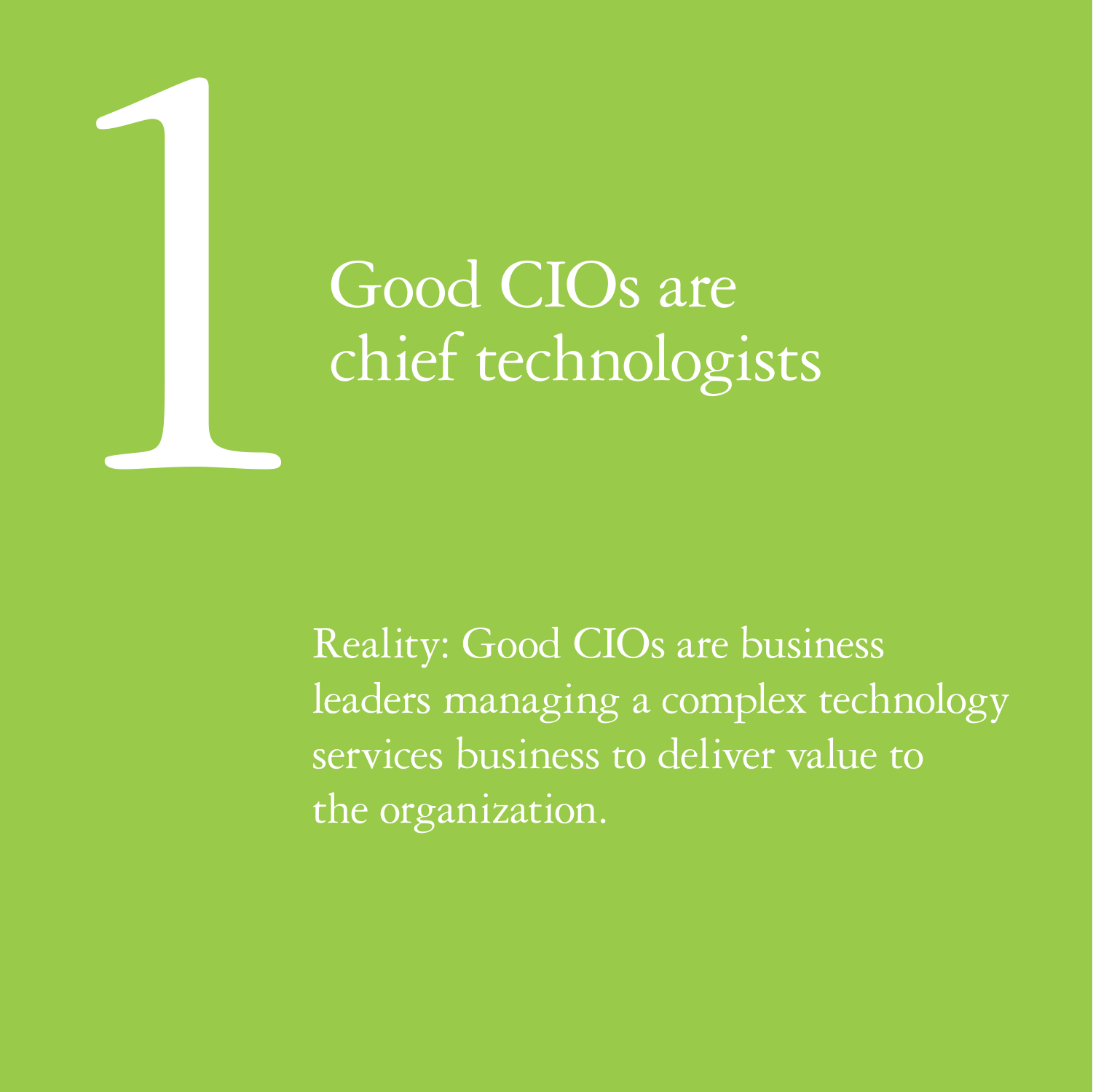#### With the changing role of IT and the continued increases in IT spending, the career path to CIO is changing.

IT departments have become substantially complex and sizeable businesses with budgets of hundreds of millions or even billions of dollars. They service a diverse range of internal and external customers, and can employ thousands of IT personnel. The IT department now resembles a professional service organization rather than a purely back-office function.

Managing today's IT department requires CIOs to be effective beyond the traditional technology design, implementation and operational roles. A CIO must not only have a broad understanding of information technology and its relevance to the business but also needs broader skills and experience including strategic planning, executive stakeholder and relationship management and investment management.

The CIO must be able to build constructive relationships across the organization, lead a multidisciplinary team to understand business needs and provide technical knowledge and expertise when required.

While not exhaustive, the following actions serve to highlight some of the critical competencies that an effective CIO must exhibit.

- • Collaborate with and challenge senior business leaders in making critical business and IT decisions and build credibility with the Board
- Understand industry changes, sources of competitive advantage, current business and operating models, and how IT can support strategic business objectives
- Influence the outcomes of the business' strategic planning process, and articulate technology related opportunities and constraints
- Educate business leaders on the role of IT and effectively manage their expectations
- Build relationships and alliances inside the business and across the IT industry, and navigate complex political environments
- Effectively manage the IT capital and operational budgets, which may represent a substantial proportion of the enterprise's total cost base, and deliver value for money
- Lead a business-focused IT team that has a good reputation with the business and effectively manages stakeholder and customer expectations.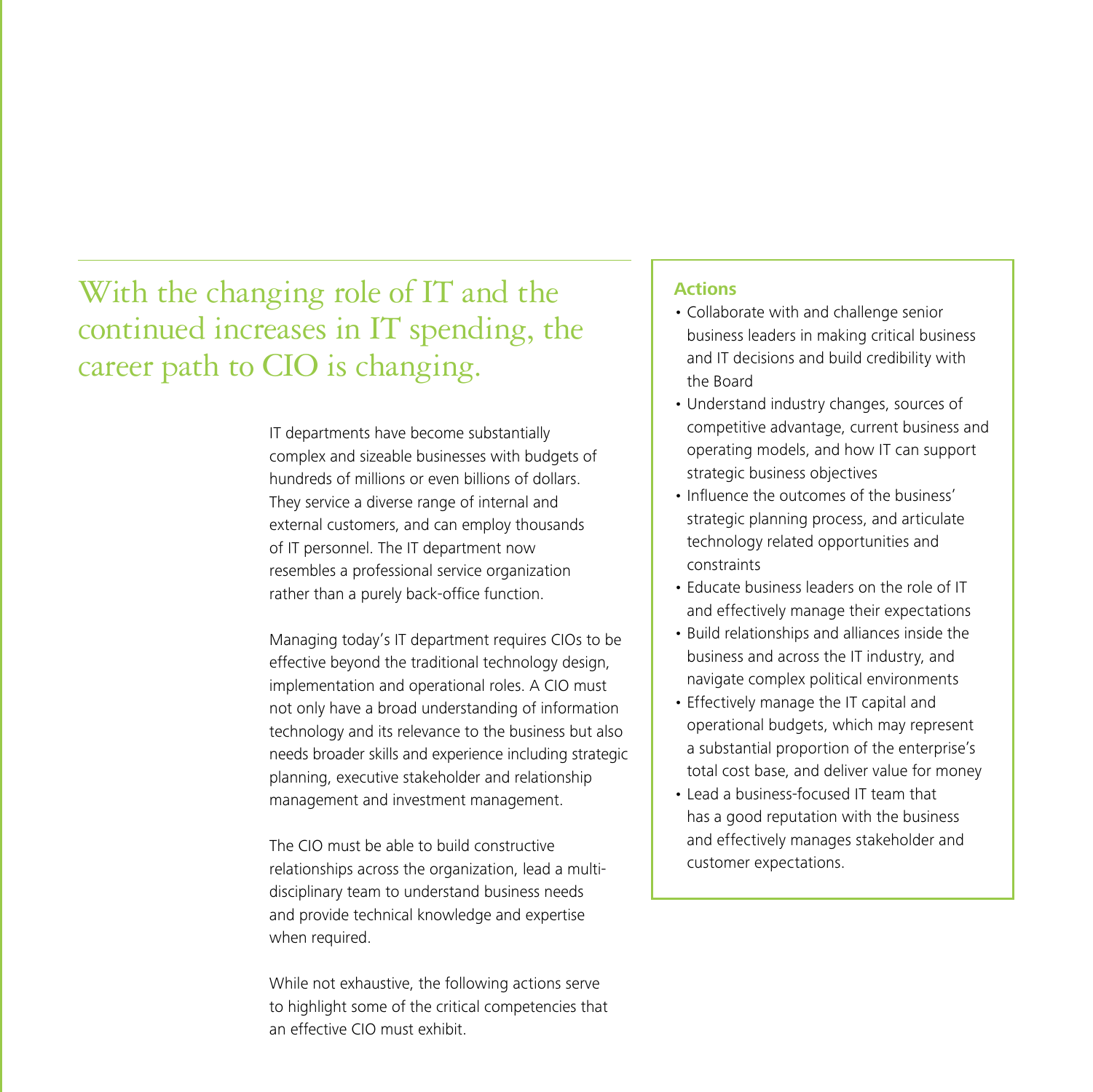

# business strategy

Reality: Business and IT strategy are closely related. You must involve your CIO in business strategy and planning.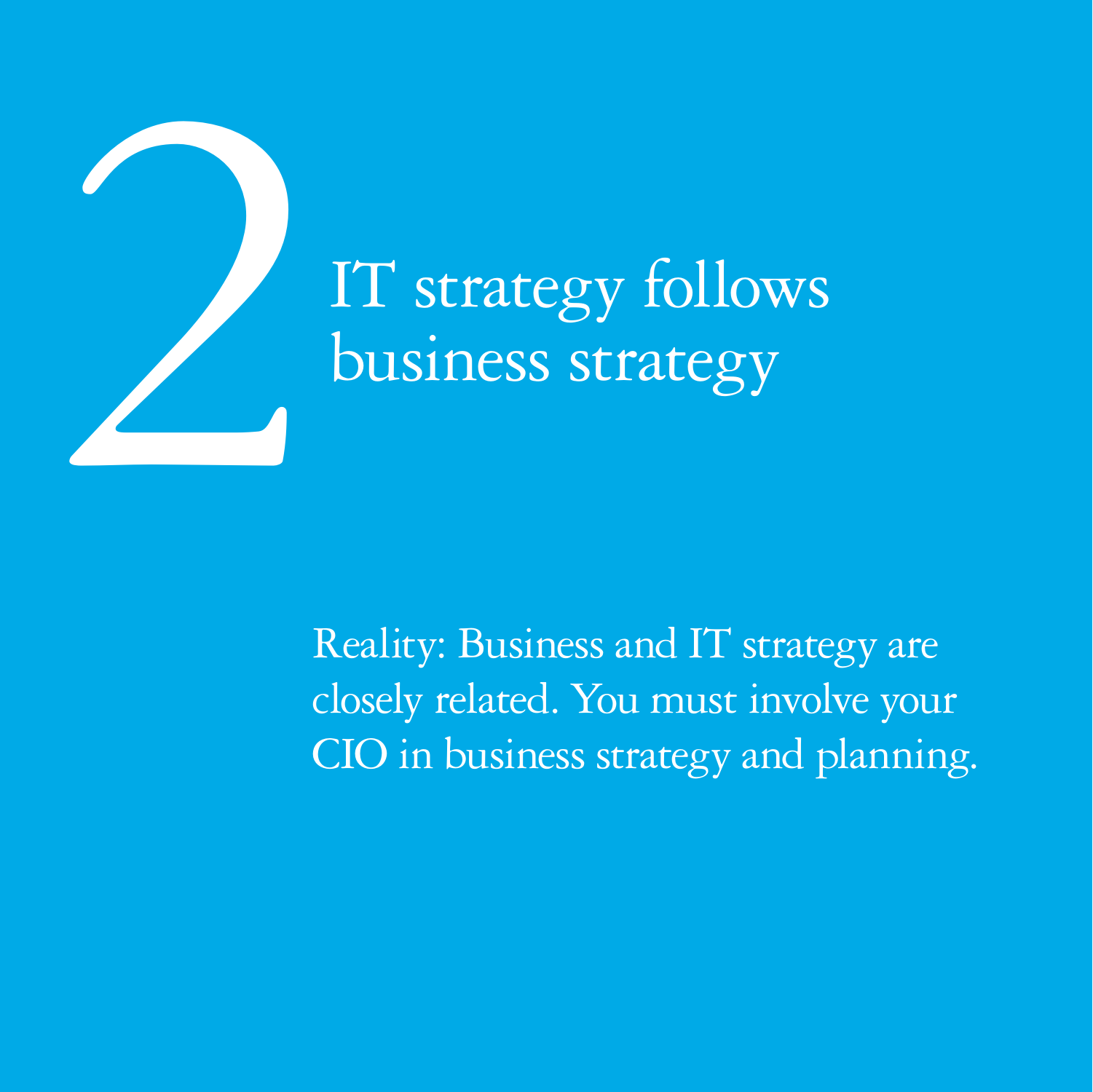Historically IT was viewed as a business 'enabler' only. Business strategies and plans were developed and 'handed over' to the CIO, who would then develop an IT plan to enable the business strategy.

> As IT has become more intrinsic to an organization. the role and value of IT strategy has evolved. Importantly, IT strategy and planning must no longer be conducted as a separate activity that follows business strategy and planning.

Today we know that information technology can fundamentally alter business models – the financial services and retail industries are examples of this. As businesses embrace online service delivery and customer engagement models, business and IT strategy have become mutually dependent.

This mutual dependence requires that CIOs collaborate with their peers as part of business strategy and planning, which allows the injection of real insights regarding how technology may address business challenges and problems, and deliver new opportunities. The CIO must be able to inform and challenge executive management to ensure that business strategy and plans are achievable, particularly where strategic direction depends on a certain level of IT maturity, investment and risk.

#### **Actions**

To maximize your CIO's contribution to the business strategy and planning ensure:

- The CIO is involved in business strategy and planning processes to inform the business how IT can shape the outcomes of the strategic planning process
- Business and IT planning processes, and the related governance mechanisms, are evolved to allow your CIO to be involved in the development of business strategy and plans
- Your CIO has the mandate and credibility to challenge executive management to ensure business strategy and plans take into account the IT maturity, investment, risk and opportunities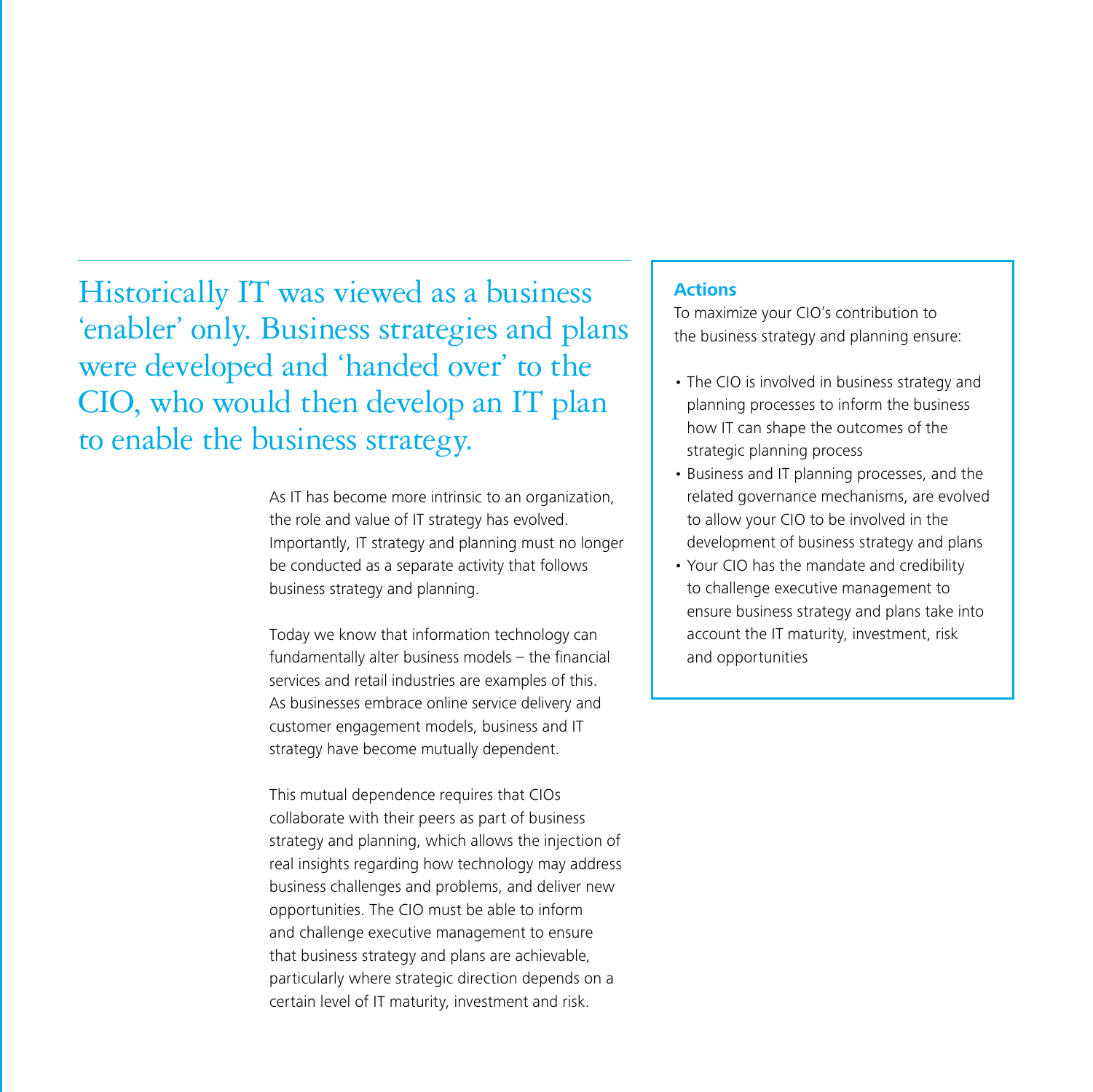

# is driven by IT for IT

Reality: Enterprise architecture is a business-focused activity that aligns business and IT outcomes.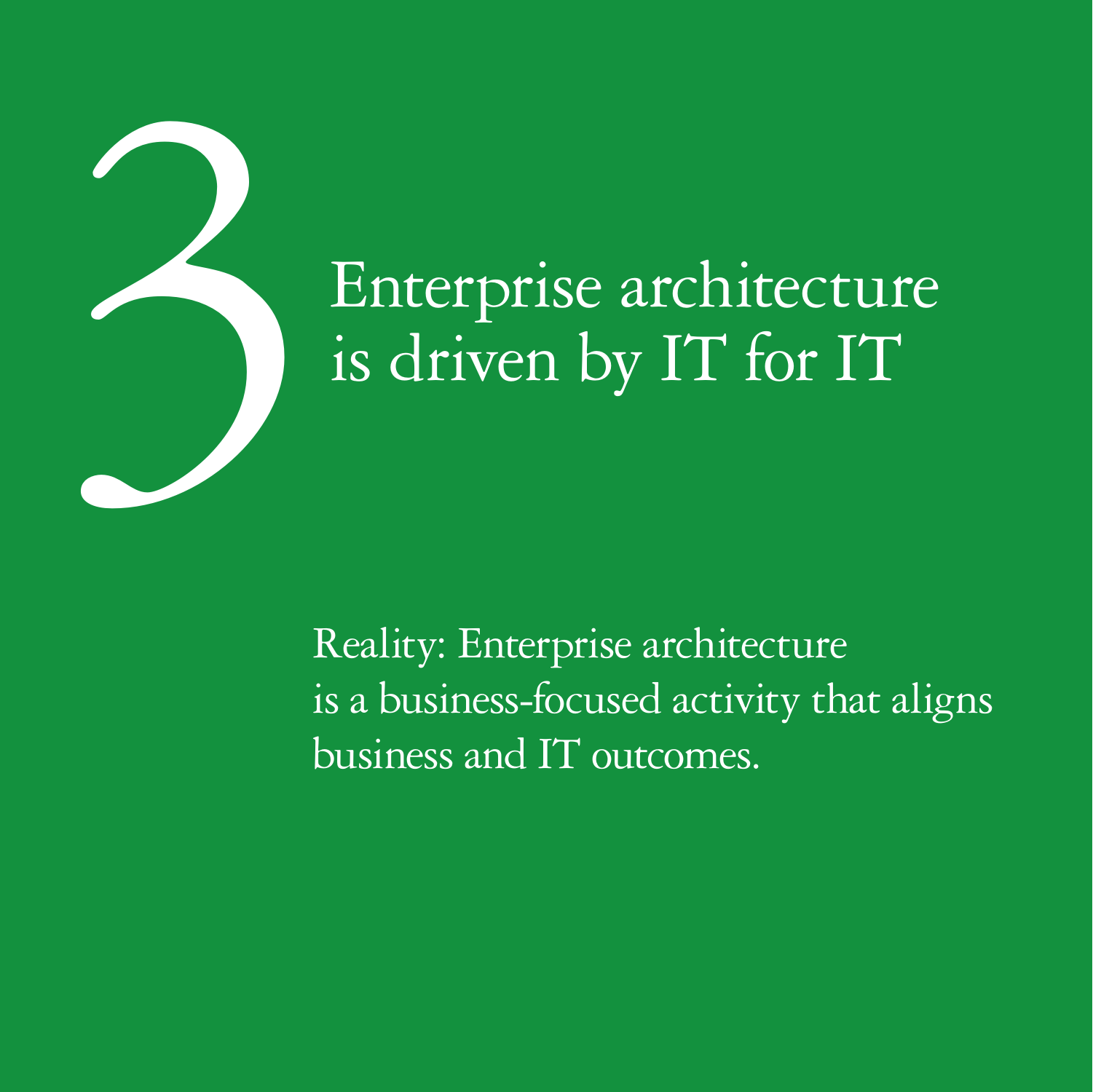For many business leaders the term 'architecture' conjures images of detailed technical models, diagrams and specifications which can be incomprehensible and unusable by the business.

> Unfortunately many IT departments have reinforced this myth by referring to the process of developing these detailed technical artifacts as Enterprise Architecture (EA). Not surprisingly the notion that EA can support business-IT alignment is now dismissed by many business leaders and even some CIOs.

Effective EA drives alignment between the business and IT environment – a key goal of every CIO. EA describes the future business environment required to deliver the business strategy, and uses this as a basis for determining the technology capabilities required to support this environment.

EA is not IT-focused. It is driven from a business perspective, and begins with development of the business architecture that clearly articulates the business capabilities that underpin the successful execution of the business strategy. The business architecture informs and provides a context for discussing the applications, data and infrastructure environments that will enable the business strategy. Thus it becomes an important tool to guide and govern IT portfolio management and IT project delivery. When used properly an EA is a key tool for achieving business-IT alignment.

- Ensure your CIO is using EA as a key tool for achieving business-IT alignment
- Ensure your CIO involves business representatives in the development and management of an EA for your organization
- Ensure your CIO produces EA outputs that you can use to explore business challenges and opportunities
- Ensure your CIO produces an EA that can be traced back to your business strategy and plans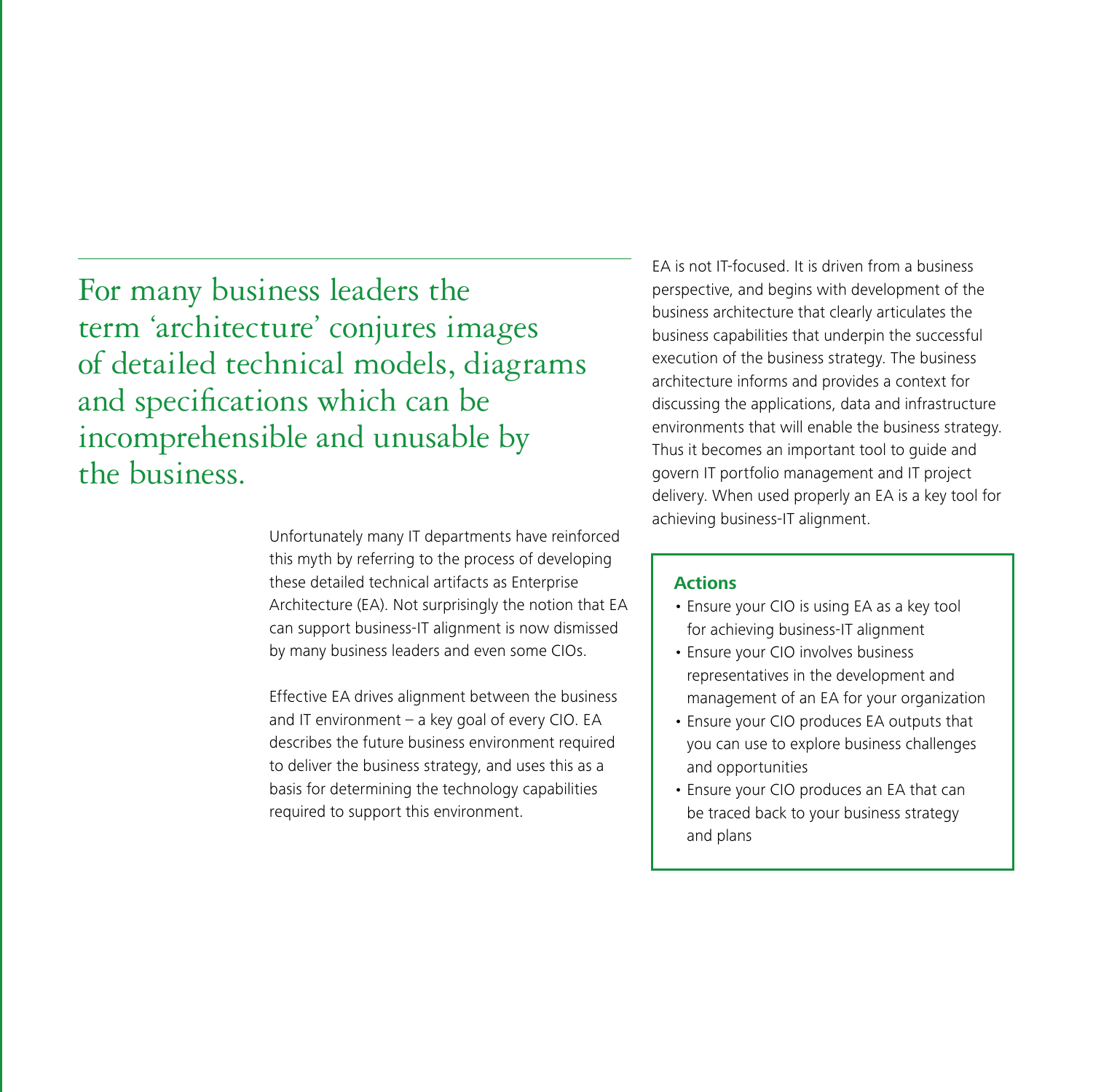

Reality: Most organizations don't have a full understanding of how much they really spend on IT or why.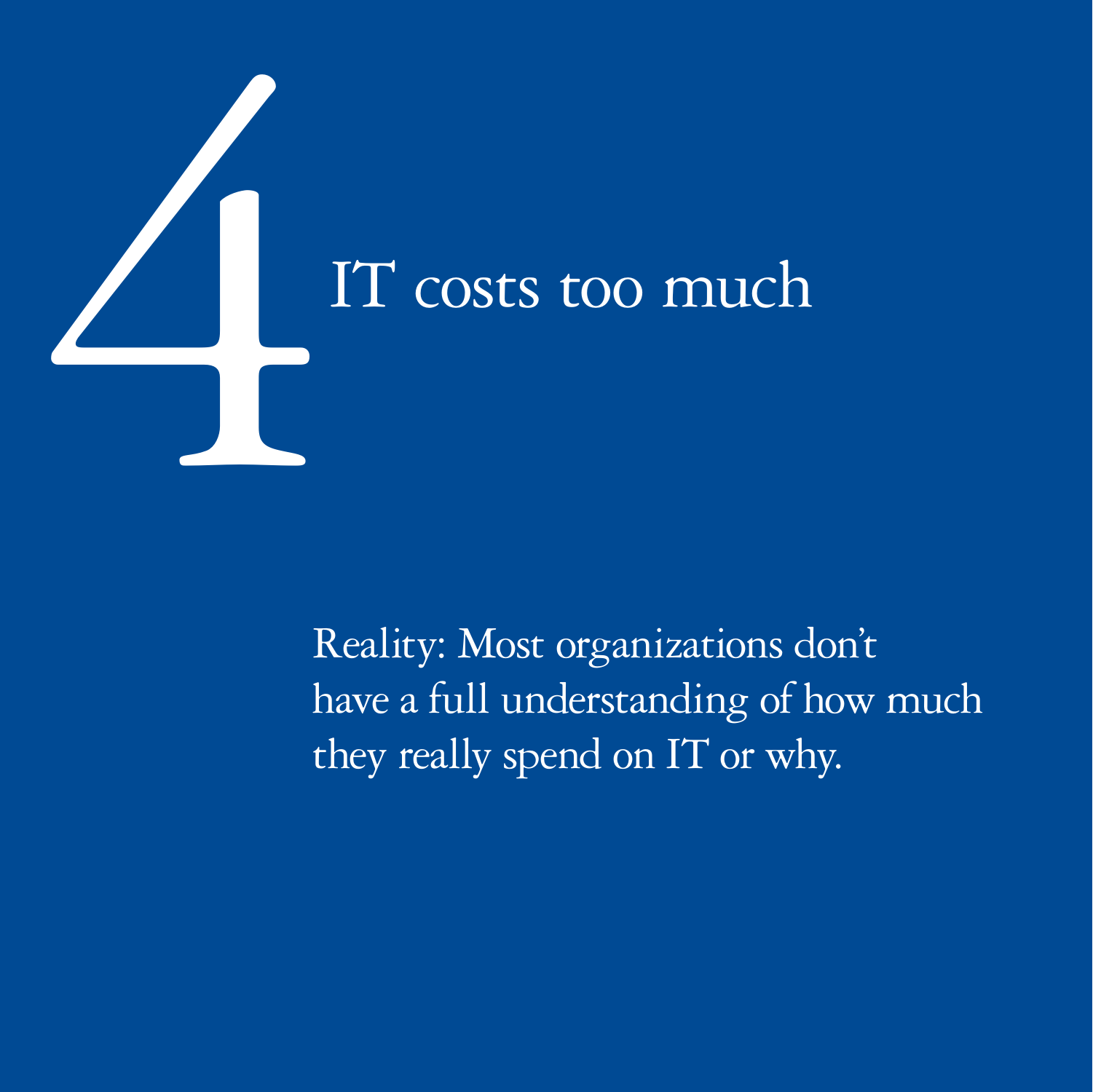#### The issue is not what proportion IT costs are of the total cost base, but rather the value the business is getting from that spend.

IT costs are increasing as a proportion of total costs in most organizations. This is to be expected as organizations look to streamline operations and take advantage of new technologies to deliver new products and services.

The key to realizing value from IT spend starts with understanding exactly what is being spent and why.

While this sounds obvious it is not a straightforward exercise for most organizations. In many instances IT costs are spread across the organization and sometimes dressed up as business as usual activities. Uncovering all the "hidden" IT costs can be a difficult exercise. Understanding the cost base at a sufficiently granular level is necessary to enable effective analysis and comparison.

While benchmarking is generally viewed with some skepticism, it can provide a useful guide to whether or not overall spend levels are "about right" for your industry and if not, where they vary.

The next critical task is to identify the business and technology drivers of the IT spend. Working with all stakeholders is required to develop a shared understanding of the IT costs and their drivers.

Once overall IT spend levels and cost drivers are understood, the business is in a much better position to decide if it's spending too much on IT and how it can reduce costs effectively.

#### **Action**

Open the "black box" of IT costs:

- • Get a granular breakdown of all costs
- Track down the "hidden" costs
- Benchmark spend levels
- Understand the business and technology cost drivers
- Ensure key business stakeholders understand where the IT spend is occurring and why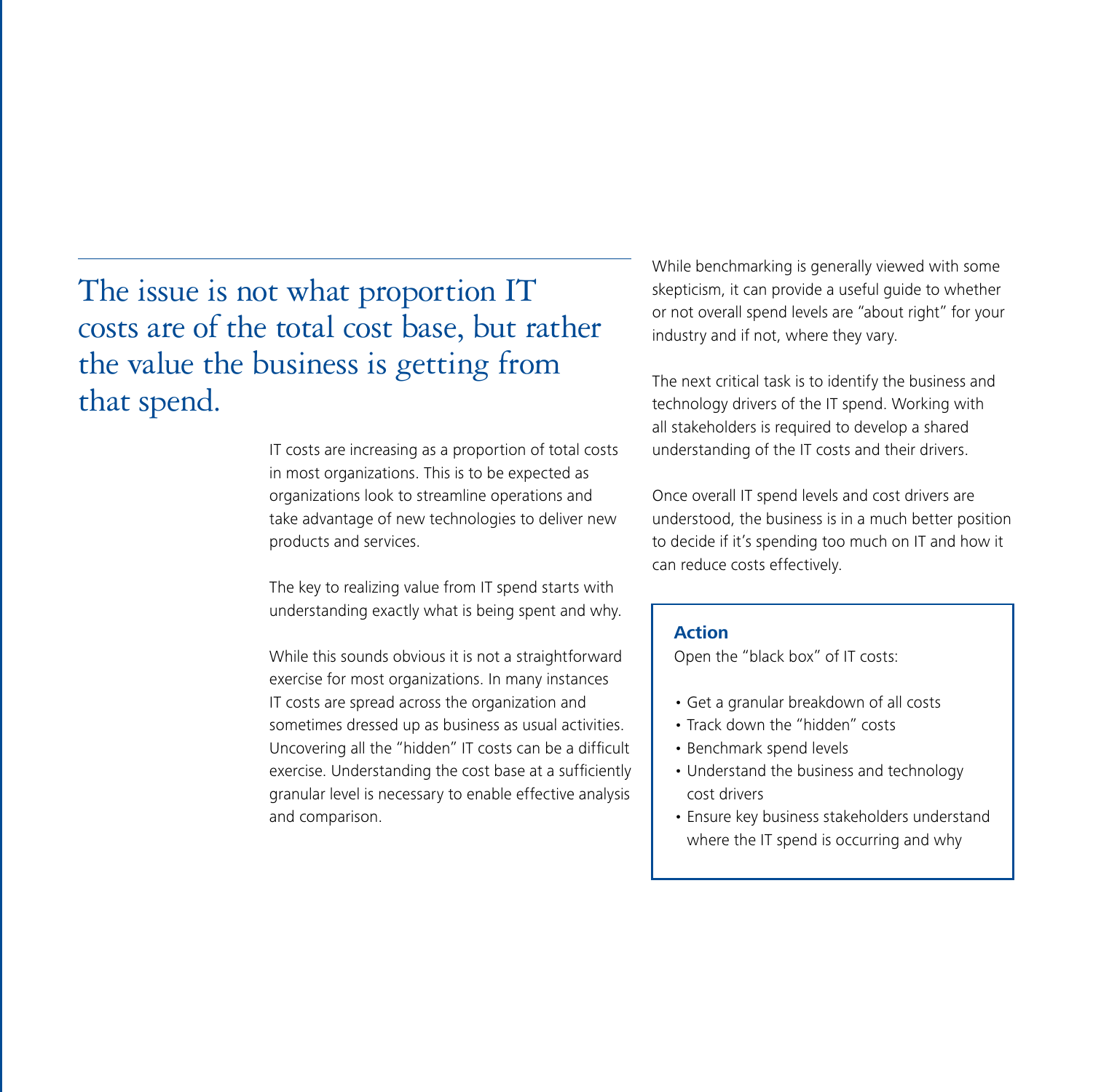

# doesn't create value

Reality: IT can help an organization to create value by both reducing overall costs and creating new products/services that help to grow revenues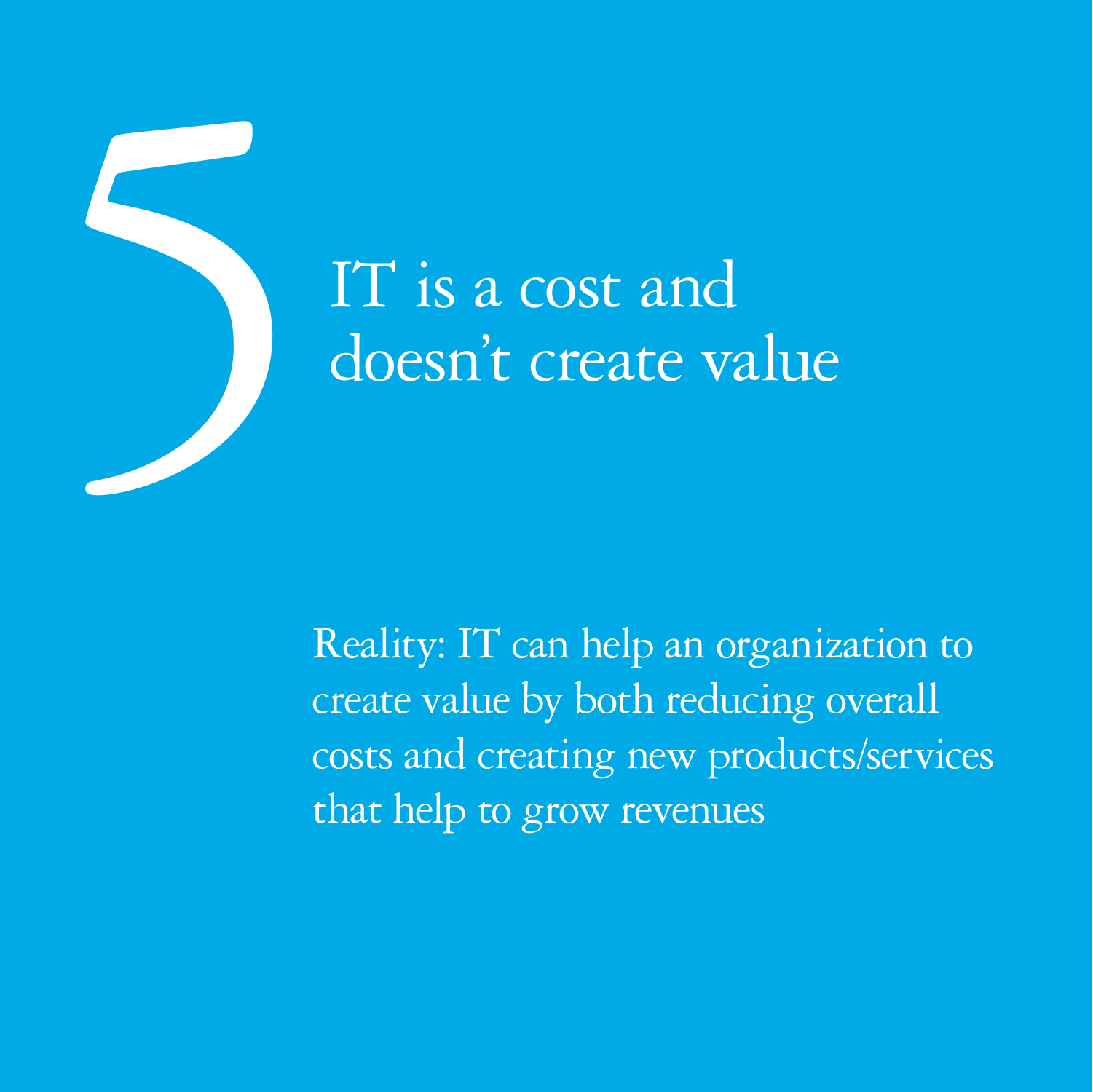As organizations better understand their overall IT spend, they can optimize its value by ensuring:

- Spend effectiveness: IT spend is being allocated to the 'right' mix of IT activities
- Spend efficiency: These IT activities, BAU operations and projects are being well executed.

Once IT spend is effective and efficient, the focus should be on creating more value for the organization by ensuring:

• Spend leverage: IT capabilities are fully leveraged to take costs out of the organization and/or create new or improved products/services for customers to help grow revenues.

Business and technology leaders must work together to determine how to allocate the available funds between operational (BAU) and transformational (project) activities.

> Organizations must monitor the resulting IT investment portfolio to ensure it tracks to plan to deliver the benefits promised. Benefit realization is where organizations most commonly lose value. Often small tradeoffs such as de-scoping a project to meet deadlines are made that have a big impact on benefits realized.

#### Create value by:

- Automating manual processes
- Improving management decision making by providing relevant information quickly
- Growing revenues by leveraging new technologies
- Improving customer satisfaction by fostering innovation to create new products and/or services
- Creating a virtuous cycle of investment. improvement and growth for the organization.

#### **Actions**

Identify opportunities to:

- • Automate manual processes and improve information provision to management
- Help create new products or services and/or improve existing ones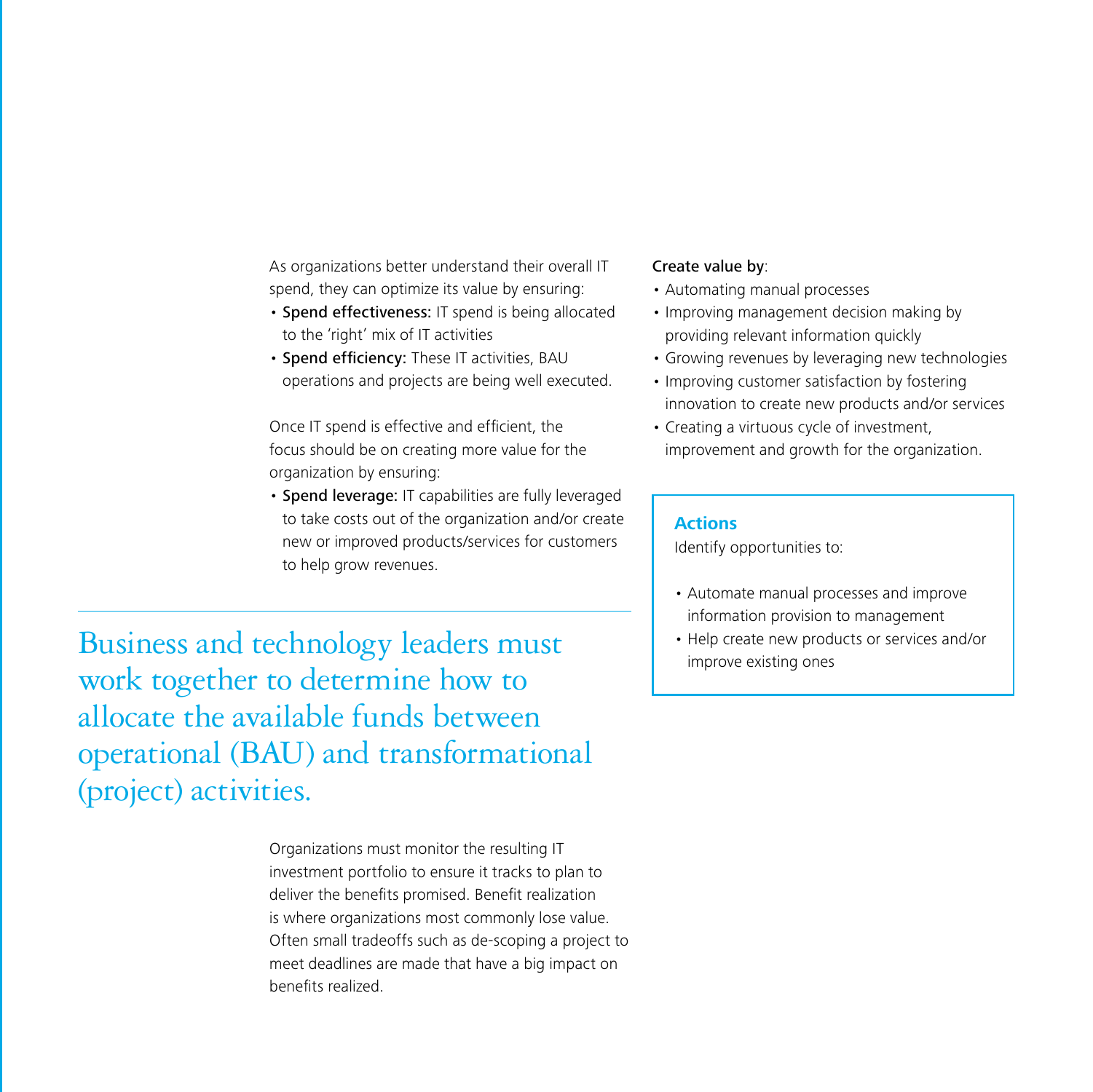IT should set<br>priorities and<br>decisions abou<br>IT investment priorities and make decisions about IT investment

> Reality: Business leaders must be active participants in IT investment prioritization and governance.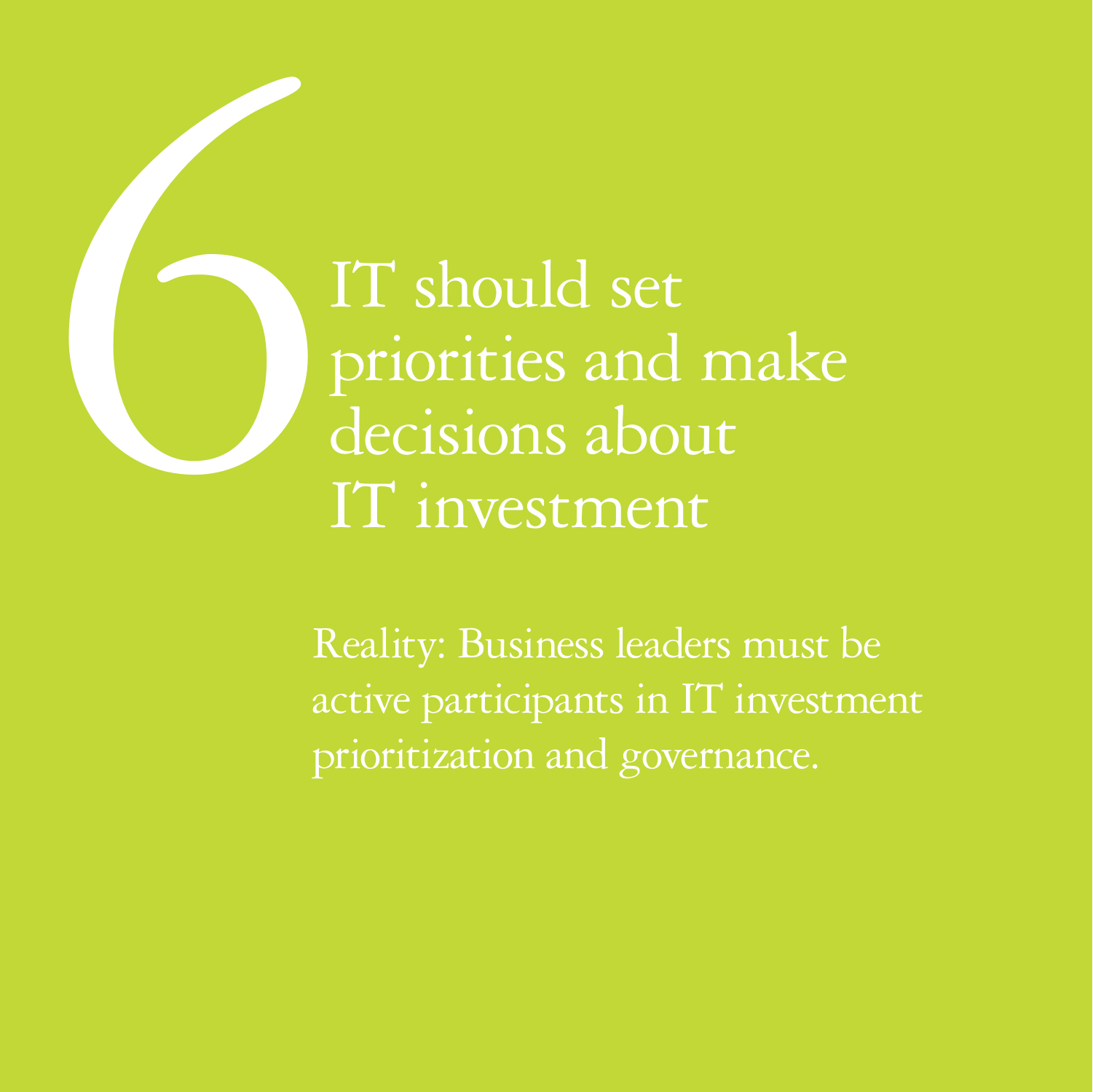A perception exists amongst some business leaders that the CIO should determine the priorities for IT investment on behalf of the business. This often results in a lack of business engagement and understanding of IT priorities and ineffective IT governance.

> Effective IT portfolio management should involve business and IT leaders collaboratively prioritizing investments to deliver a balanced portfolio that best addresses business priorities.

This will require decisions about the mix of spending between business as usual activities (i.e. operations) and investment in new capabilities (i.e. projects). These two pools of funds must then be broken down into a list of specific initiatives that can be prioritized with input and direction from business stakeholders.

Prioritization should be driven by strategic importance, financial attractiveness, and the risk and urgency of each potential project. It is also important to consider a broader range of factors such as the balance of the portfolio of projects, its manageability and IT's ability to execute.

Effective portfolio management must also identify when business priorities have changed and adjust the IT investment portfolio accordingly. This plays an important role in driving business and IT alignment.

The CEO, Board of Directors and executive management have key roles to play in IT prioritization and other important aspects of IT governance. They need to have an appreciation and basic understanding of the risks and constraints of IT and so diminish the risk of unrealistic expectations of the CIO and the team.

The reality is that IT prioritization should support the implementation of business strategy. Effective IT prioritization requires the business to actively participate in IT planning and decision making activities, resulting in greater ownership of IT outcomes and a higher likelihood of success.

- Business and IT leaders collaborate to decide on the mix of spending between BAU operations and investments in new capabilities/projects
- Prioritize the funds within these two pools
- • Consider the balance of the portfolio of projects, their manageability and IT's ability to execute.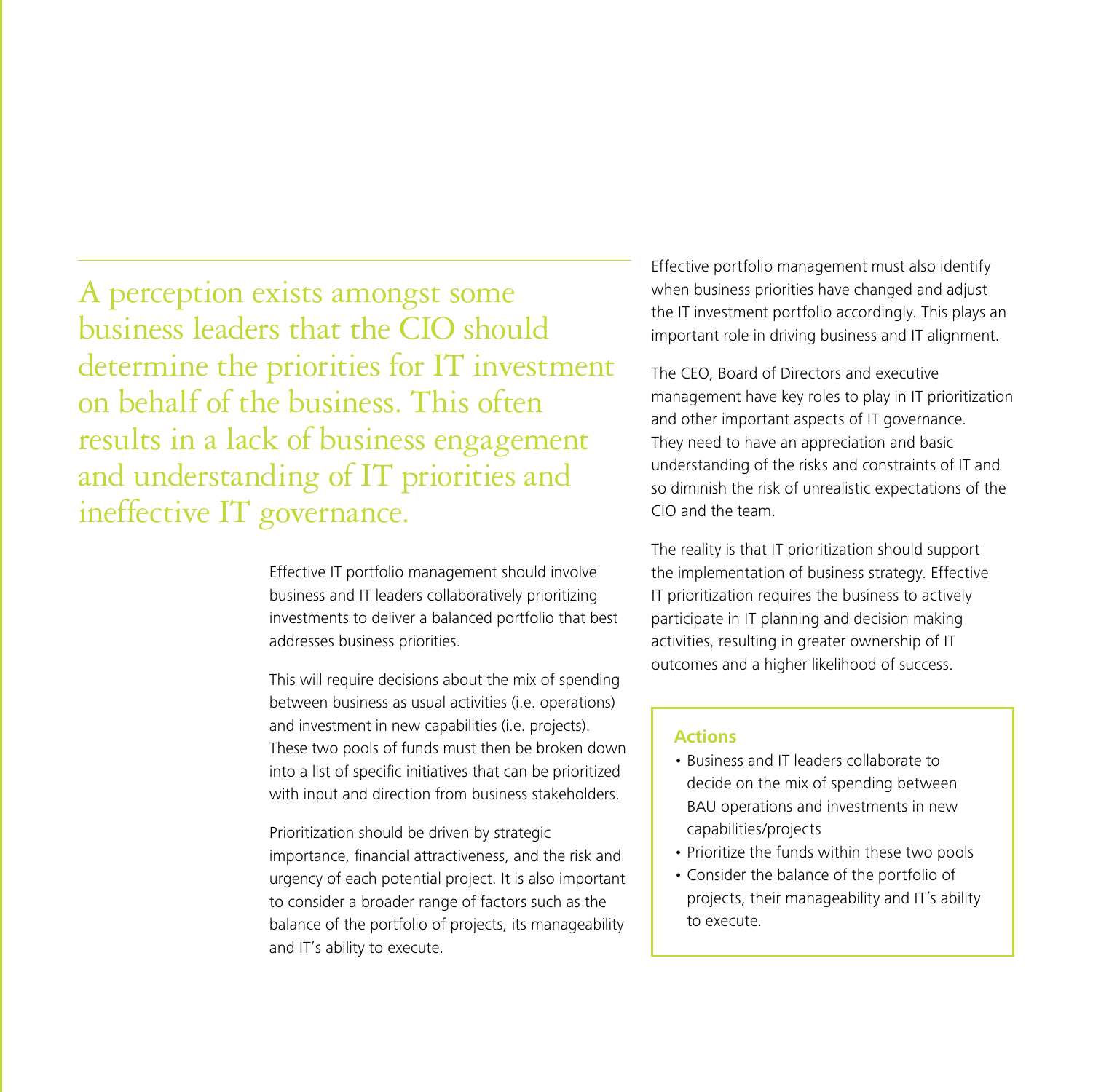# It is impossible to<br>measure IT deliver<br>performance measure IT delivery performance

Reality: IT delivery performance can and must be measured against business outcomes. Take a holistic and business focused view for greater effectiveness.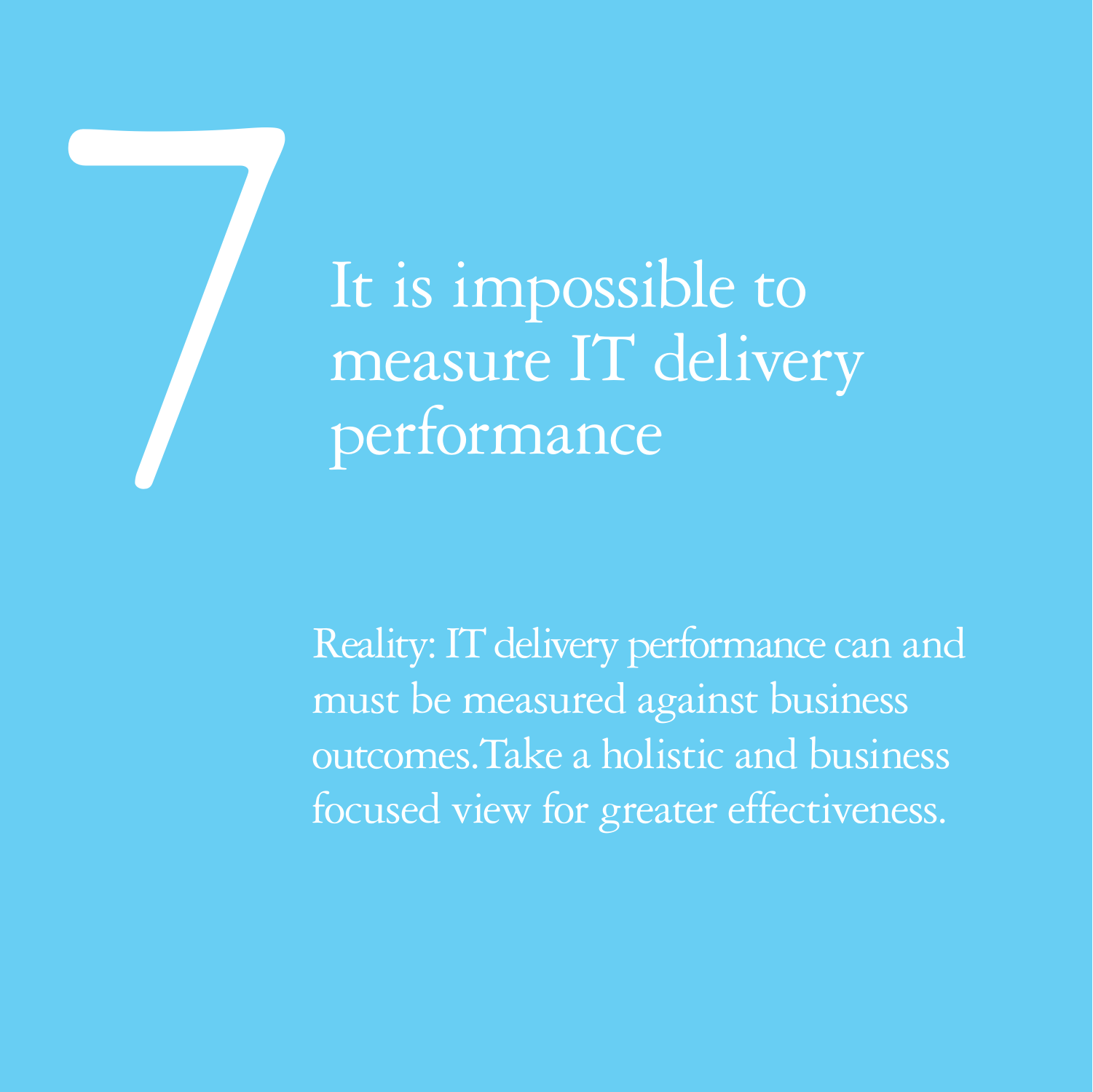As IT becomes increasingly essential to business, stakeholder expectations for quality and responsiveness have increased. There is little tolerance for rework, inefficiency and ineffectiveness.

> Traditionally there has been a strong culture of measuring IT operational performance, particularly with the establishment of service level agreements to support data centre outsourcing, infrastructure and application management. However measuring the performance of development teams has been more problematic.

Traditional measures tend to be about the level of activity for IT development services rather than their benefit to the recipient. Therefore, identifying how to improve the delivery of the services and the quality of the end product is obscured.

Measuring IT performance must begin with identifying the outcomes that are meaningful to the business. Outcomes rarely result from a single activity. A set of measurements across related activities will give a view on the effectiveness of the outcome and identify underperforming activities.

For example, measuring the number of help-desk incidents logged does not provide a view on whether IT end-users experienced minimal disruption to their daily work activities as a result of an IT issue.

Given that end-users need effective and efficient help-desk support, IT delivery performance should monitor the number of calls for an incident, the time taken to resolve the problem, and whether the incident re-occured and was reported again at a later date.

In this way help-desk staff will not be incentivized to close the problem as quickly as possible but rather to fix it.

- Do not just measure the level of activity for IT services
- • Measure related activities
- Identify the outcomes meaningful to the business
- Measure effectiveness and efficiency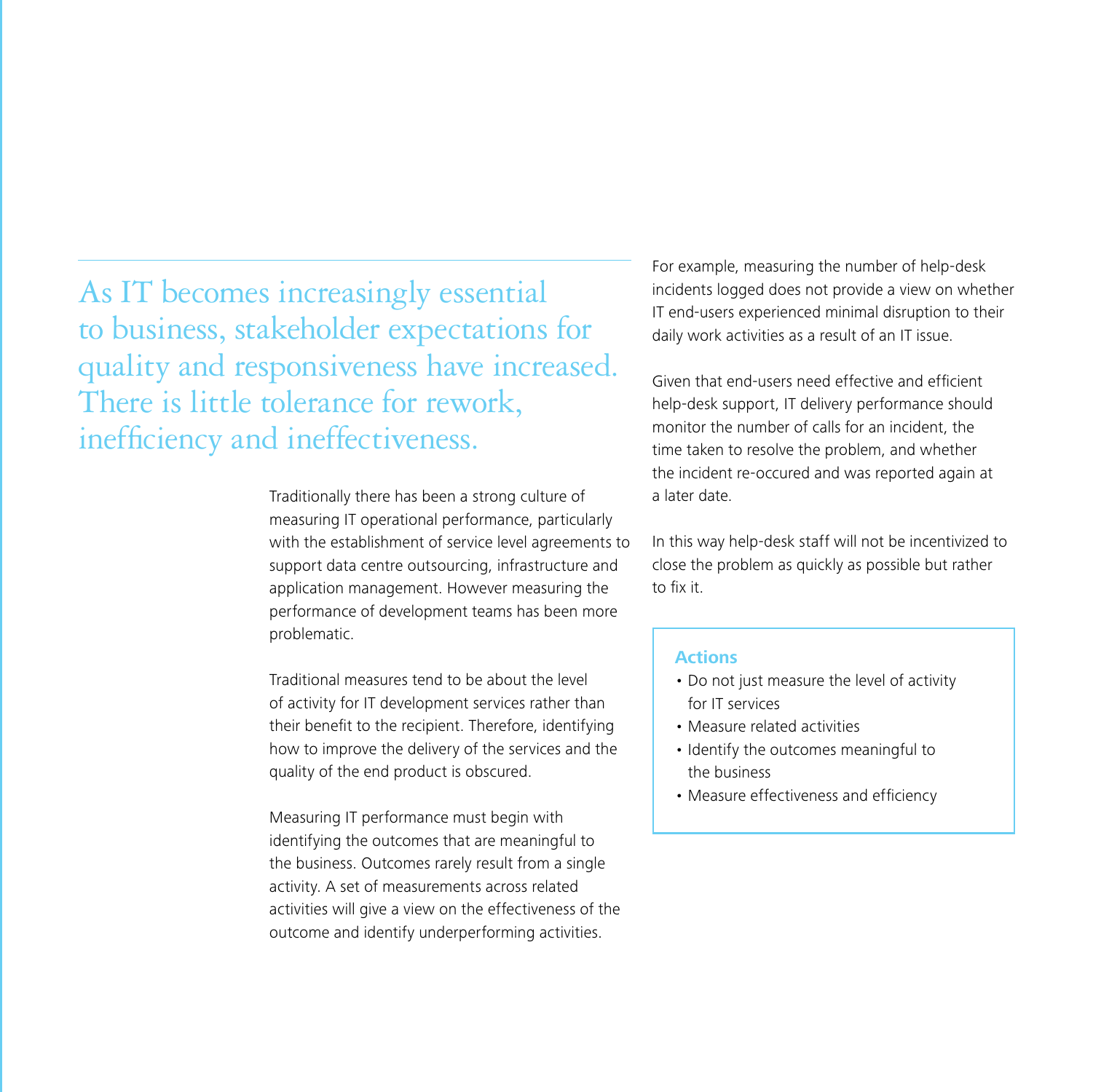

Reality: The right approach to human capital can ensure your organization has access to the right IT talent when and where you need it.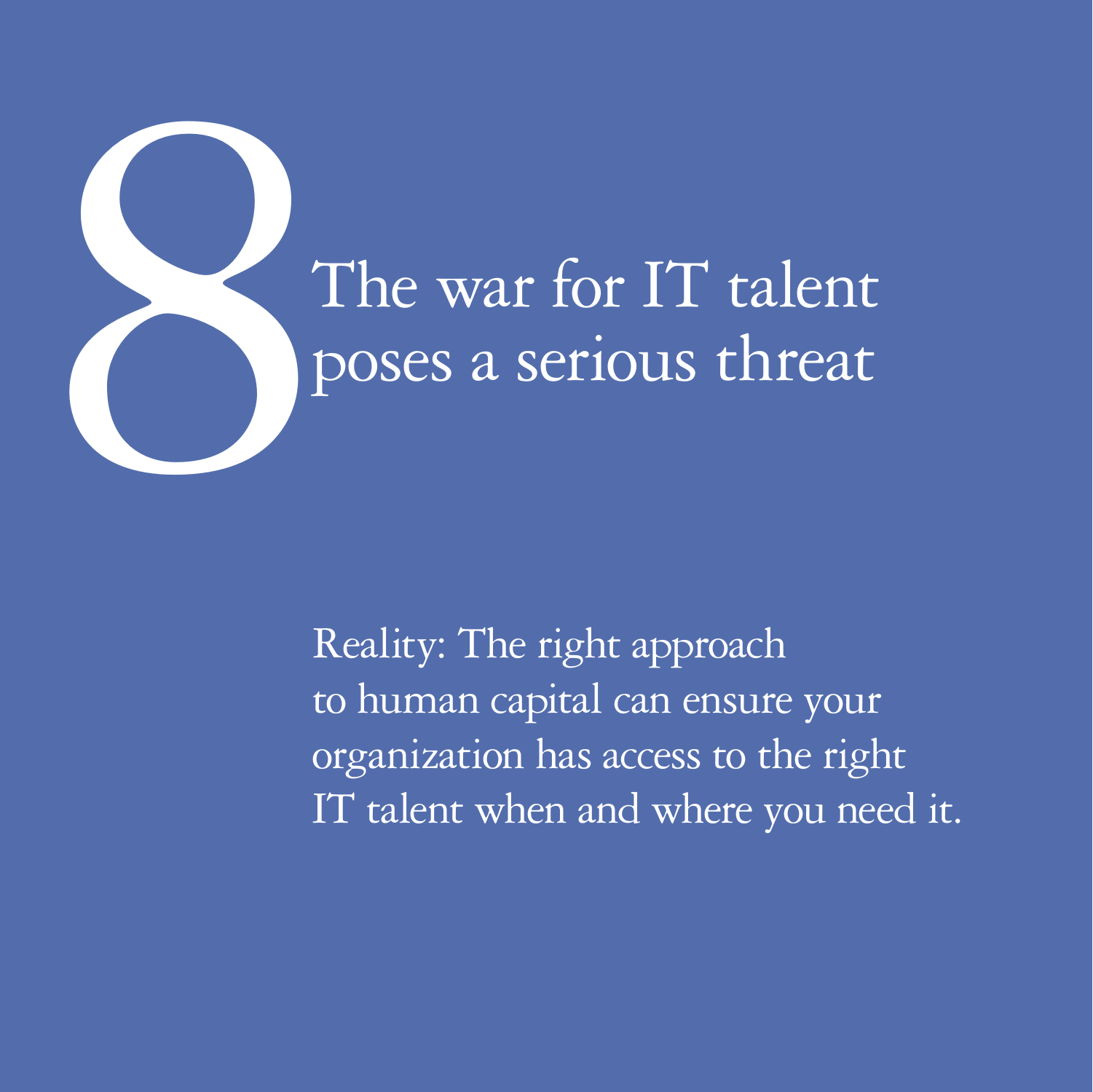#### Having access to the right IT resources has always been a key challenge.

However, given the significant investment in next generation technology, the threat looms larger than ever.

Next Gen investments often require major shifts in how IT operates within the organization. As a result your future IT department may require a vastly different workforce, both in terms of size and composition. How (and who) you recruit, develop and deploy will be fundamentally different; and how well you do it will determine the extent of your organization's competitive advantage.

As organizations move away from being a builder and maintainer of technology solutions to more of a buyer and facilitator of technology products and services, different capabilities are required. Software development expertise may give way to relationship management skills, and change leadership may supplant technical leadership. Some roles will be lost, some reshaped and yet others newly created. To remain responsive to organizational needs, workforce capability planning becomes a critical CIO tool. It ensures your ability to identify what your organization will need, how much of it is needed and by when.

With an understanding of your future IT workforce needs, the focus then shifts to developing the most effective talent strategies to meet those needs. New ways of thinking about sourcing and developing talent can be exploited  $-$  e.g. partners might be leveraged to augment your workforce or provide stretch opportunities to your talent, or offshore commodity technology services might be better utilized to reduce labour costs. Similarly, fresh perspectives on motivating and rewarding key people can be explored to maintain your edge in the war for talent. And in transitioning from the old to the new, the risks of losing productivity, key talent and critical organizational knowledge can be mitigated by targeted engagement and retention strategies.

The ability of IT to deliver on its mandate depends more on its people than ever before. Ensuring that you have the right people in the right roles at the right times – with the right culture to keep them engaged – will be critical to the success of your IT team. Old approaches to human capital can't deliver in the new world. Fresh and different thinking is required to get the people dimension right – and getting it right offers your most powerful competitive advantage yet.

- Ensure you have the right people in the right roles at the right times
- Focus on the right culture to keep your people engaged
- Understand where your people are aligned and where your organization is headed
- Introduce targeted engagement and retention strategies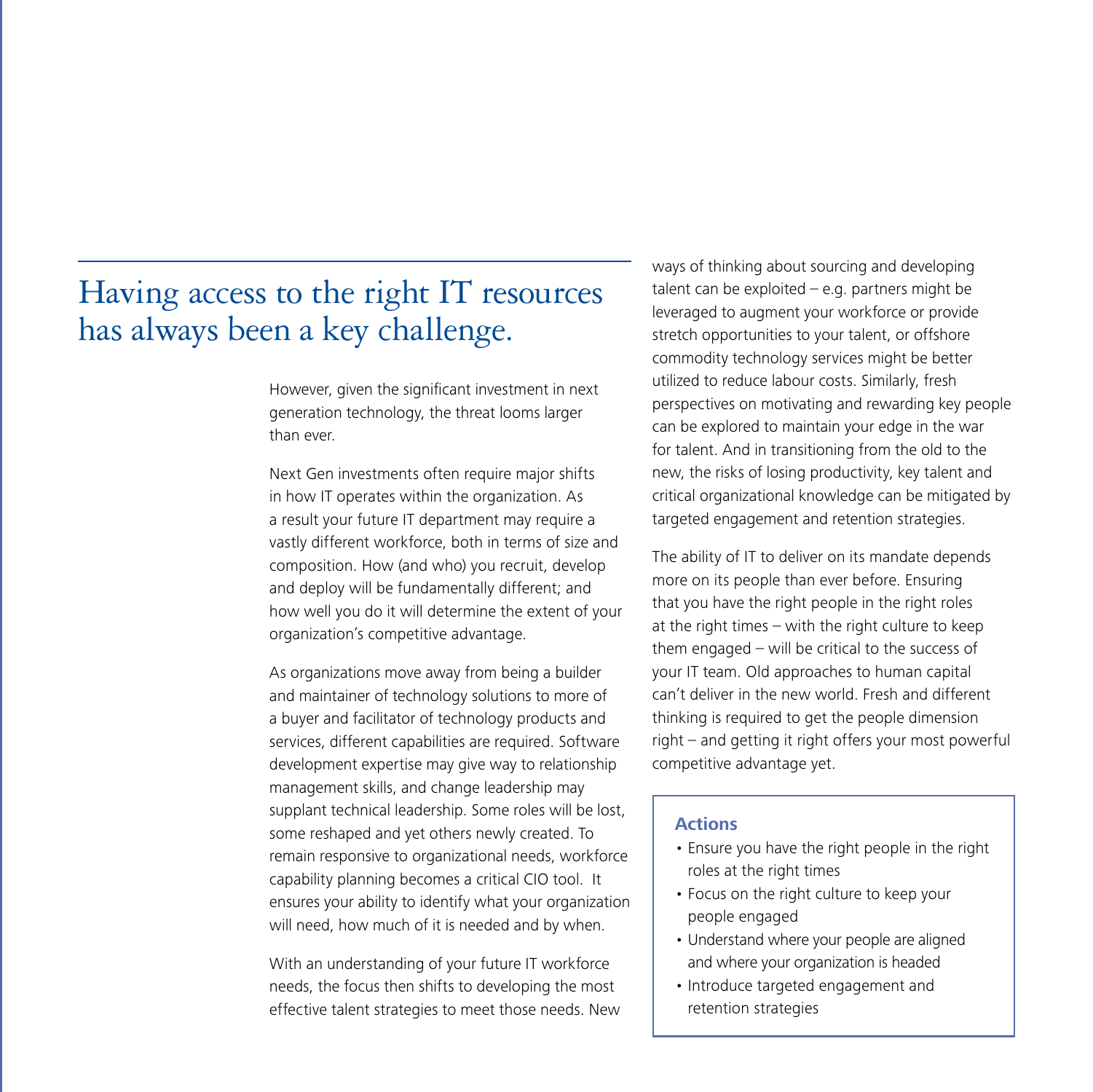

## quick fix

Reality: Pursuing a quick fix through outsourcing creates long term pain. Consider what really needs to be outsourced and structure deals around business outcomes.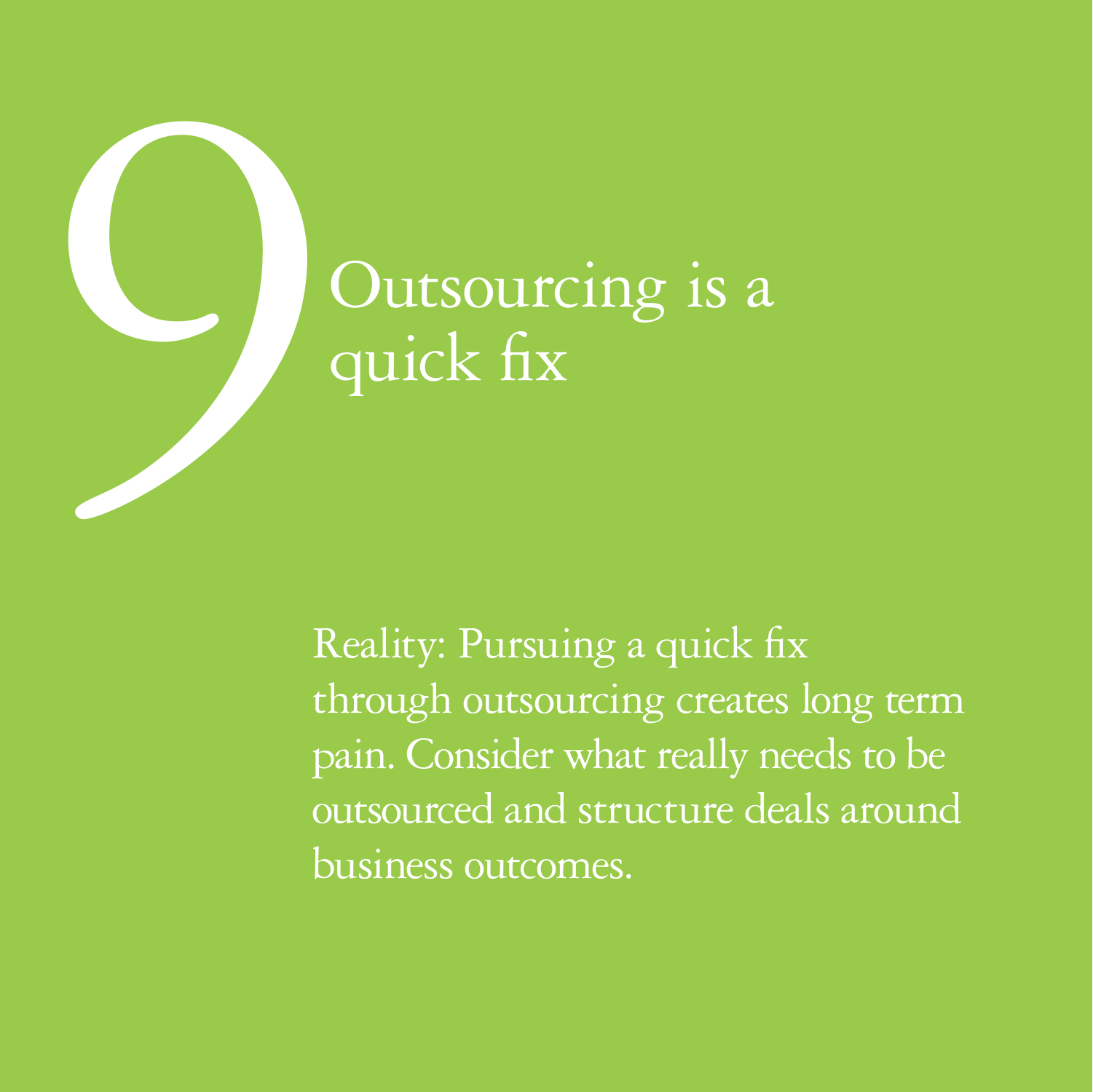Global outsourcing trends have led some Canadian organizations to adopt outsourcing as a quick fix to cut costs, address skills issues, or pass on responsibility for problematic areas.

> It is characterized by a high concentration of service providers that deliver enterprise level services nationally, and a greater number of mid-sized suppliers with more specialized capabilities.

> While outsourcing provides opportunities to address issues with costs, skills and workload, it can also create new and greater burdens for businesses. Businesses must establish a constructive, mutually beneficial relationship with suppliers to lay the foundation for a positive long term relationship to enhance their competitve position in the market.

> Many Canadian businesses are coming to the end of multi-year contracts with one or two bundles of services that combine project delivery, application and infrastructure management, or desktop support services.

The expiry of existing contracts provides an opportunity to re-examine existing deals or create new ones to deliver increased value over the next iteration.

#### To gain long term benefit, businesses need to carefully consider:

- What the organization wants to achieve from outsourcing (go beyond costs to benefit)
- Which IT functions and services are strategically relevant to the business
- What internal IT capabilities are needed to create and sustain competitive advantage
- How the business will get value for money align performance management measures and supplier management capabilities with business outcomes.
- The supply market in terms of suppliers' strengths, capabilities, business and operating model.

#### **Actions**

Effective outsourcing deals to realize benefits over extended periods require:

- Careful planning
- Detailed analysis
- Methodical execution and
- Close on-going management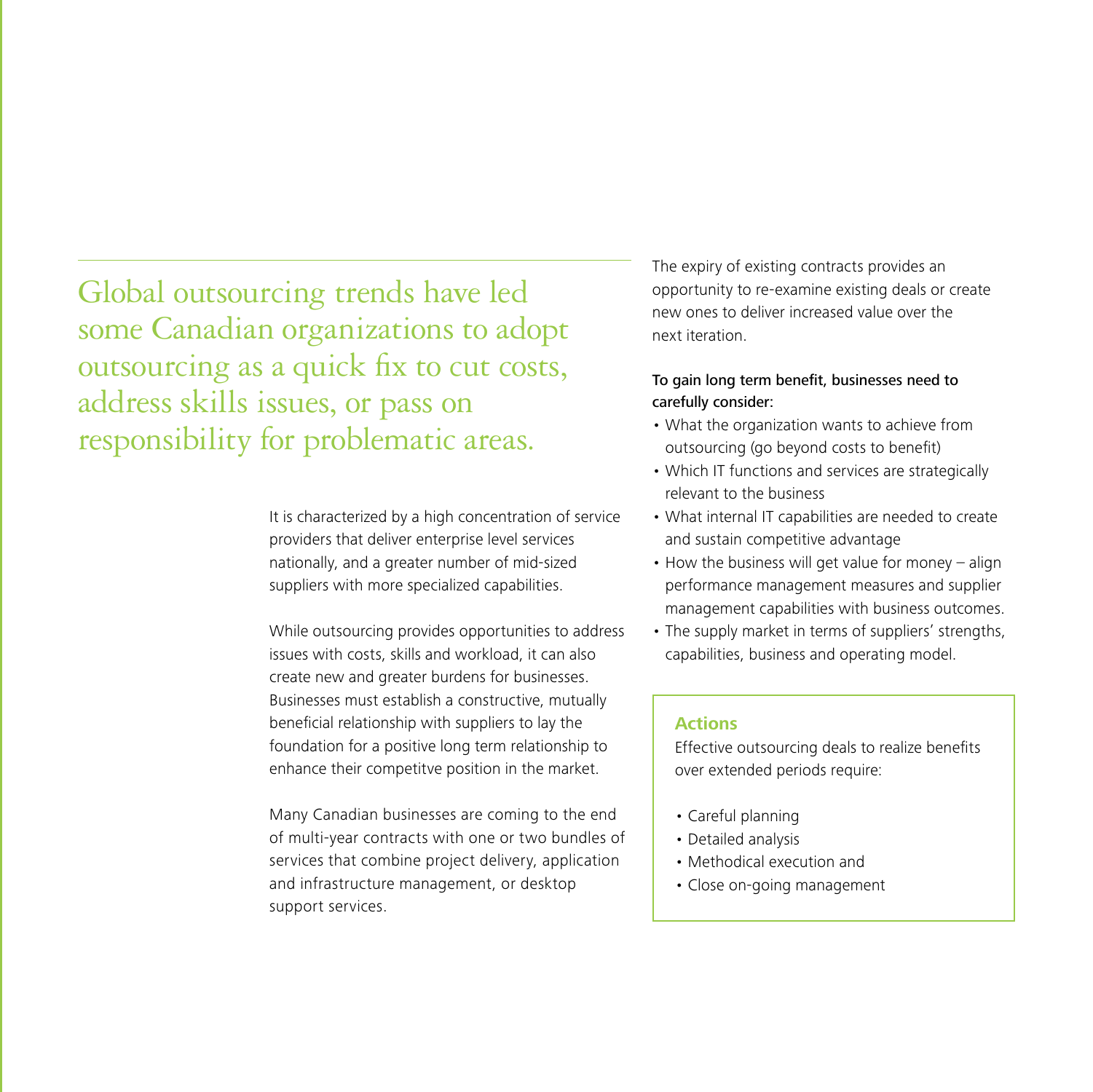

Reality: While business-led IT transformations are challenging, it is possible to deliver them successfully and transform the organization.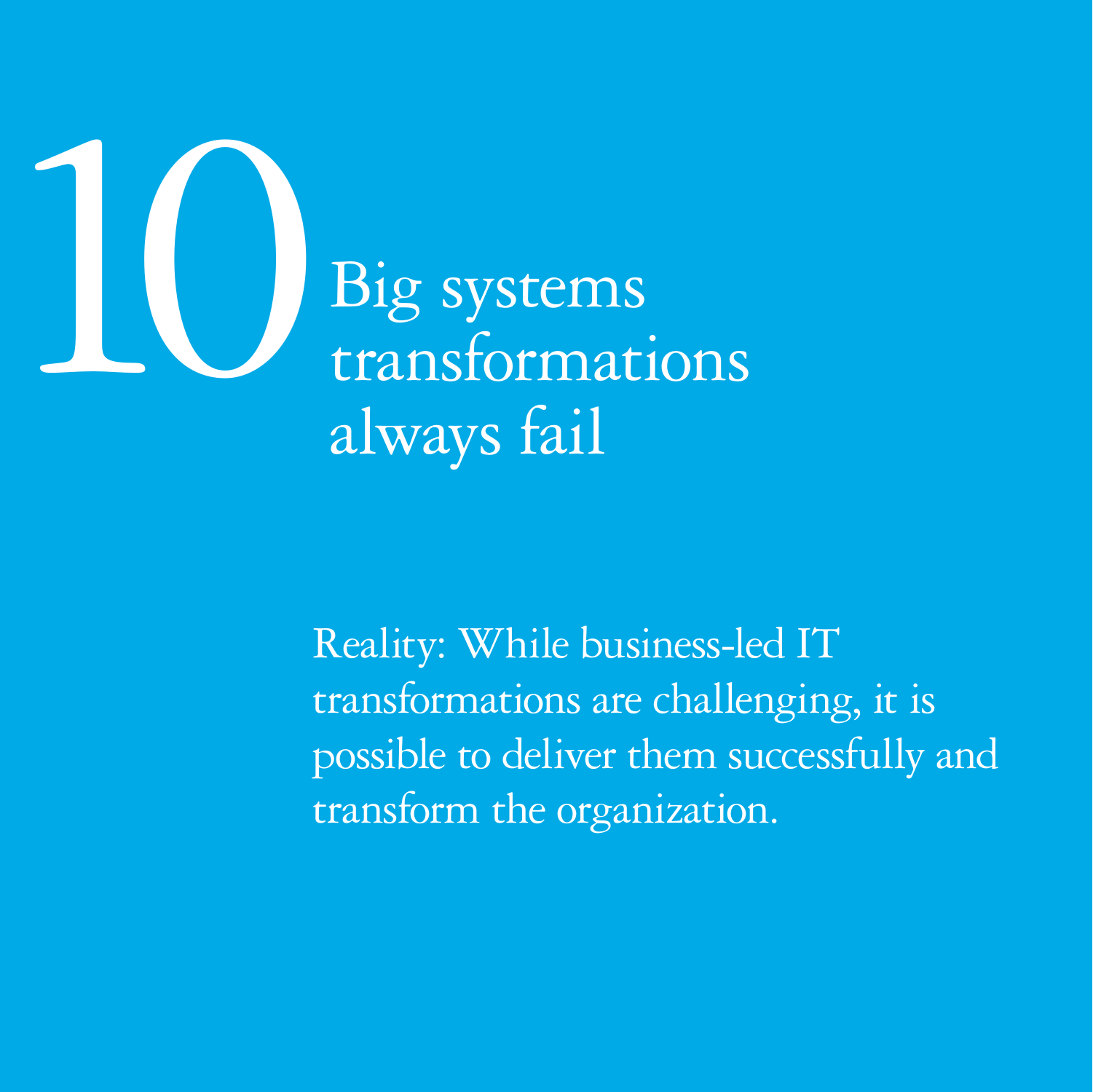As IT becomes more integral to business, system implementations are no longer just technical upgrades or deployments of new technology.

> Businesses expect substantial improvement and benefits from improved information availability and streamlined functionality. Often this requires a transformation of how the business operates in conjunction with the implementation of a new system.

Large system implementations and multi-year programs of work often invoke bad memories of endless re-scoping, soaring costs and shifting timelines. Programs were frequently set up with inadequate engagement and management by the right business stakeholders.

The issues of poor consultation, underestimated scope, neglected business process redesign and inadequate change and business data management are all too familiar. Emphasis was typically placed on project scope, system selection, and system design. Business cases lacked robustness to manage change, and benefits were rarely tracked after 'go-live'.

Businesses also relied on system integrators and the program management office (PMO) to be accountable for the transformation.

The reality is that business leaders need to take accountability for successful business-led system transformations – including the system implementation – no matter to what extent delivery is outsourced.

Business-led IT transformation requires intimate involvement up front, throughout the life of the program, and ongoing monitoring post implementation by key business stakeholders. They must understand the business case and be capable of making the right decisions as the transformation progresses, issues arise and circumstances change.

- • Be accountable
- Support appropriate stakeholder involvement
- Determine the right program scope
- Ensure a robust business case
- Effectively manage vendors.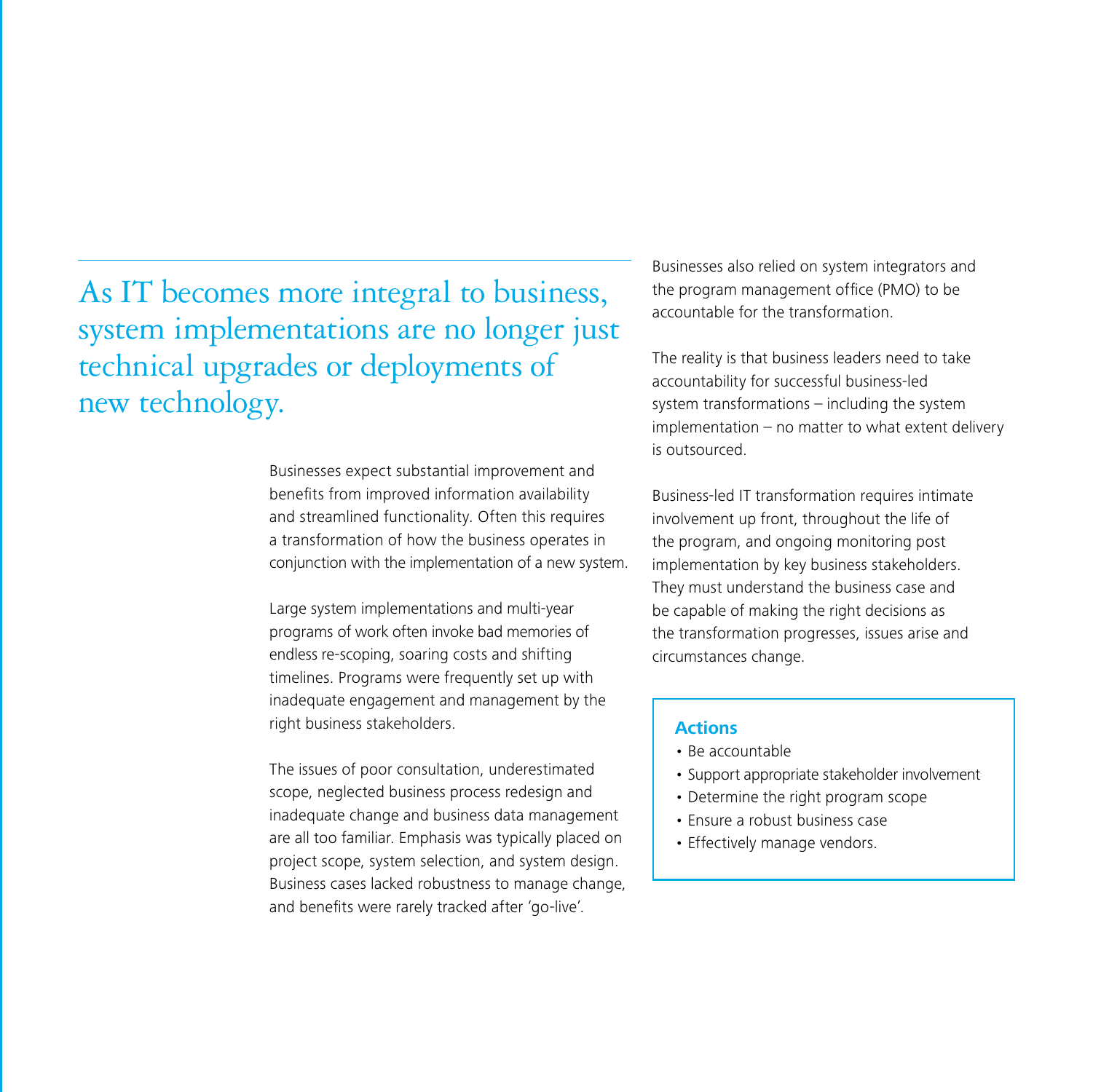### Take aways

#### The alignment between 'the business and IT' has never been more important.

As business increasingly relies on information technology to determine and pursue its strategic objectives, and remain competitive, the right CIO must be at the table as a fundamental part of business planning and management.

The CIO must understand industry and IT trends, influence business strategy, lead the collaborative development of IT strategy and ensure there is alignment between business and IT architecture.

They must be able to articulate and demonstrate the value of IT investment and manage IT vendors and service providers to collectively work towards common business goals. Leading and motivating a multi-disciplinary team of IT staff can have a profound impact on the direction and success of the business.

Doing all this is not easy. Organizations that are able to leverage the full capabilities of their IT organizations will have a sustainable competitive advantage which competitors will not be able to easily replicate.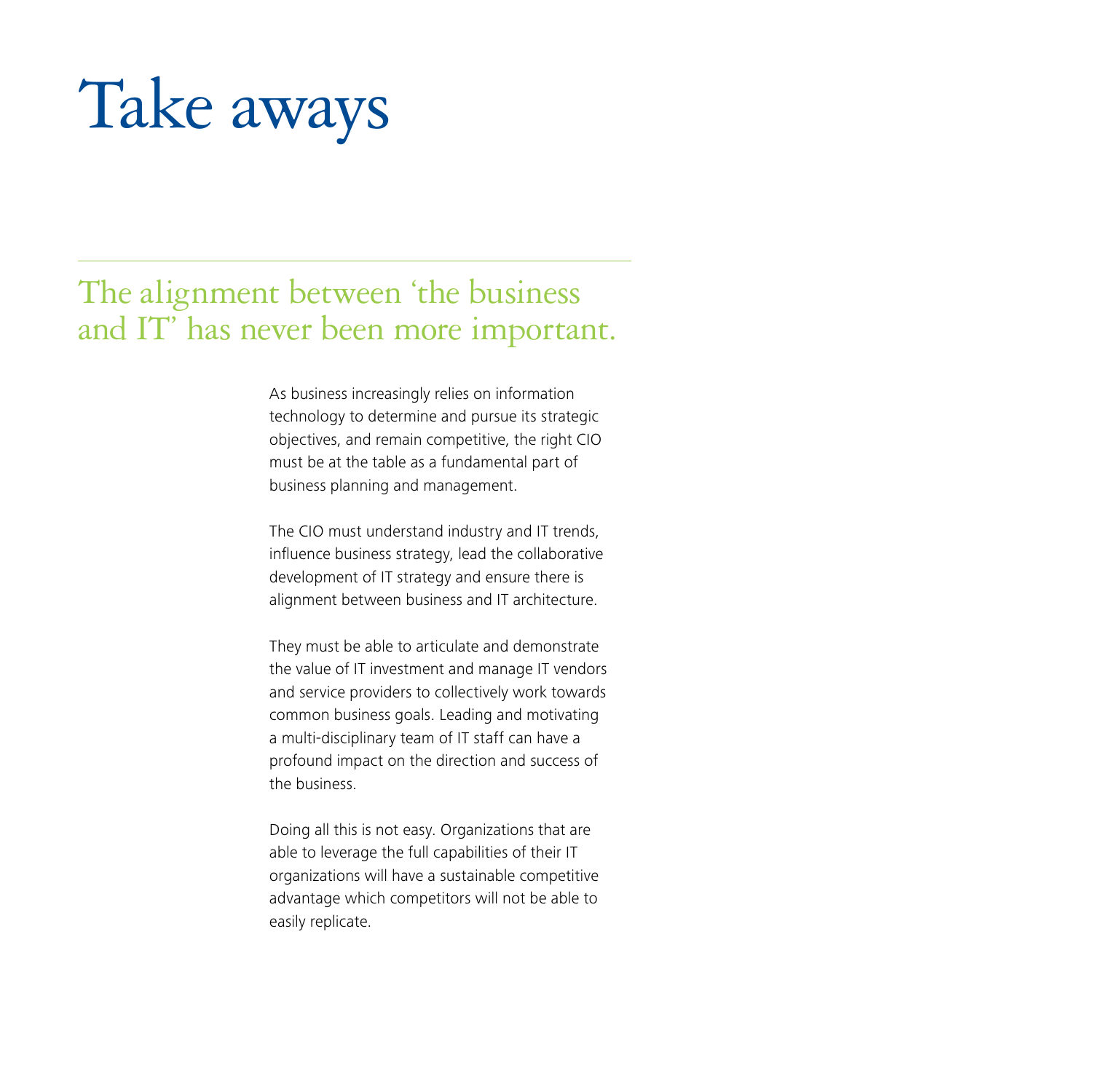CIOs must have broad business skills to effectively lead and manage a complex and sizeable technology service business within the organization. 1

IT strategy is a business-focused activity that should influence business strategy. It requires CIO involvement in business strategy and planning activities.

2

6

Enterprise architecture is a business-focused activity that will align business and IT outcomes, and can support other business-focused initiatives and activities. 3

Organizations must understand how much they really spend on IT and more **importantly what are the business and technology factors that drive their IT costs.**<br>I importantly what are the business and technology factors that drive their IT costs.

IT can help an organization to create value by both reducing overall costs and creating new products/services that help to grow revenues 5

> Business leaders must play an active role in setting the priorities for IT and making critical business-IT decisions.

IT delivery performance can and must be measured to ensure that IT expenditure is invested in services that provide the outcomes desired by the business and its end-users.  $\overline{7}$ 

Effective human capital management will ensure your organization has access to the right IT talent when and where you need it. 8

Pursuing a quick fix through outsourcing creates long term pain. Consider what really needs to be outsourced and structure deals around business outcomes. 9

Business-led IT transformations are challenging – appropriate stakeholder involvement and adequate business accountability means they are not necessarily destined to fail. 10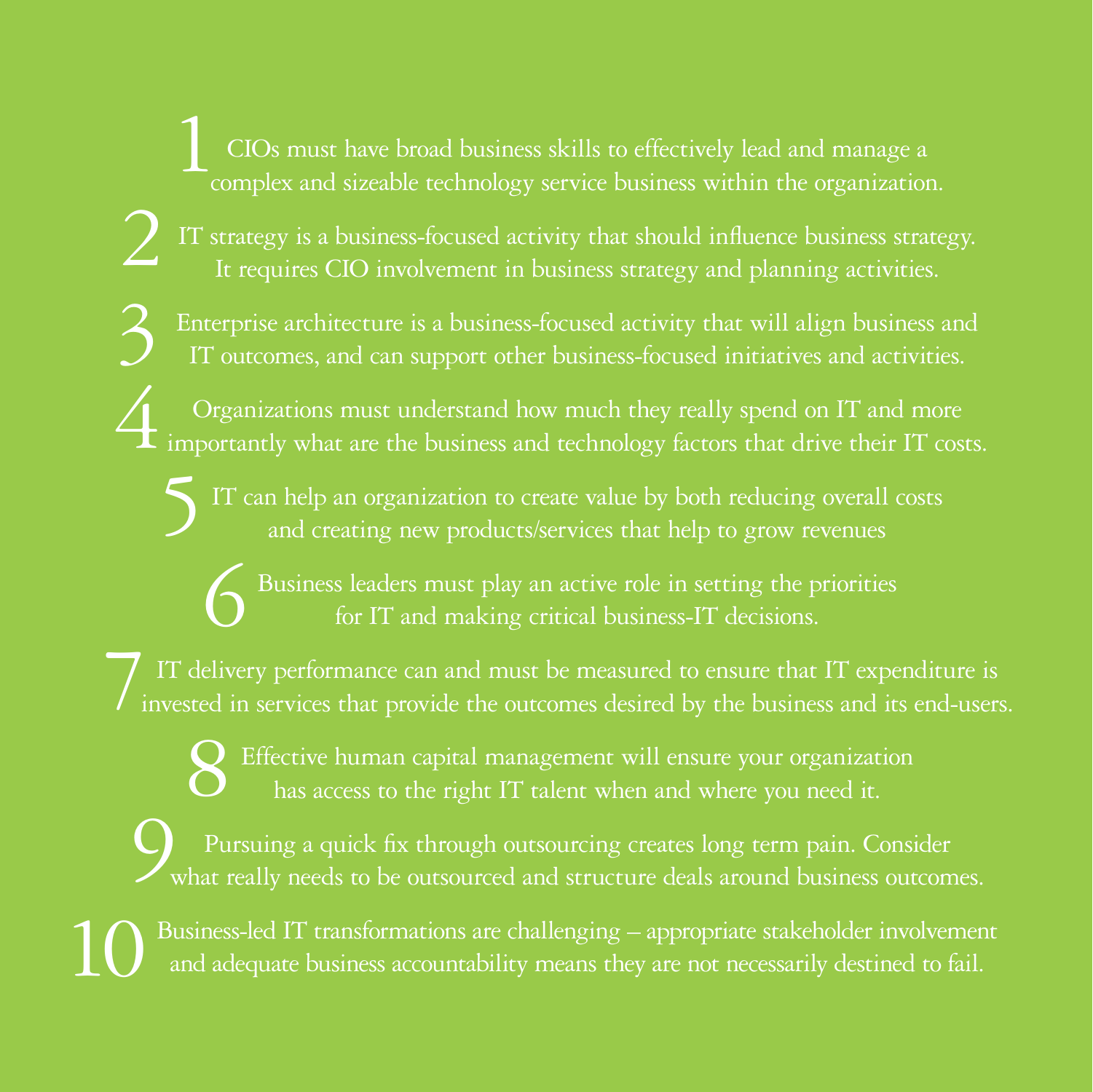### Authors

#### **Branko Panich** Partner

Branko leads Deloitte's technology advisory practice for financial services clients in Melbourne. Branko has over 25 years experience across all areas of technology management and consulting including ICT strategy, applications delivery, operations improvement, outsourcing and technology function transformation.

#### **Lynda Osborne Director**

Lynda works with clients in the utilities and public sectors to provide advice that supports the planning and management of IT. Lynda's experience includes a range of IT strategy, architecture, sourcing, governance, and IT cost analysis engagements.

#### **Ben McCartney** Manager

Ben has over 10 years of experience in helping public and private sector organizations develop business-relevant ICT strategy and enterprise architectures, and is also one of Deloitte's senior eHealth practitioners.

#### **Dr. Sandy Caspi Sable Director**

Sandy is a Human Capital practitioner with over 10 years of experience working with leaders across industries and sectors. Sandy is a seasoned executive coach and facilitator, with particular expertise in diversity and conflict management.

Many thanks to the authors from our Australian Consulting practice who provided the content for this document.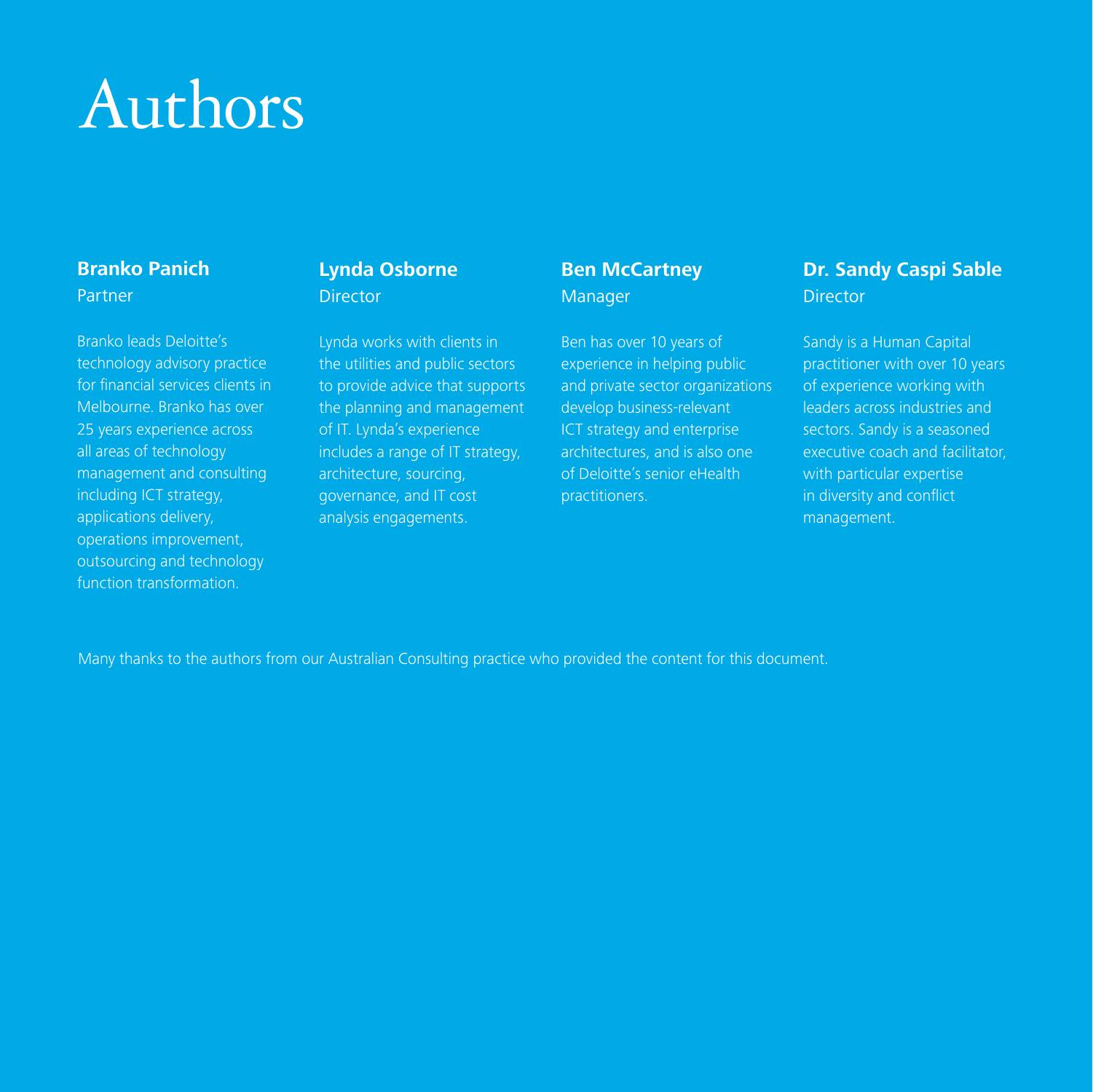### **Contacts**



**Gordon Sandford** Partner, Consulting Toronto Tel: 416-874-3325 gsandford@deloitte.ca



**Sebastien Blais** Partner, Consulting Montreal Tel: 514-390-1615 seblais@deloitte.ca



**Darren Cull** Partner, Consulting Atlantic Tel: 506-663-6627 dcull@deloitte.ca



**Gordon Shields** Partner, Consulting Toronto Tel: 416-874-3339 gshields@deloitte.ca



**Ian Tait** Partner, Consulting Toronto Tel: 416-874-3356 itait@deloitte.ca



**Erick Vandeweghe**  Partner, Consulting Toronto Tel: 416-775-7405 evandeweghe@deloitte.ca



**Cielito Ward** Associate Partner, Consulting Toronto Tel: 416-874-3367 ciward@deloitte.ca



**Andrew Wishart** Associate Partner, Consulting Ottawa Tel: 613-254-6874 awishart@deloitte.ca